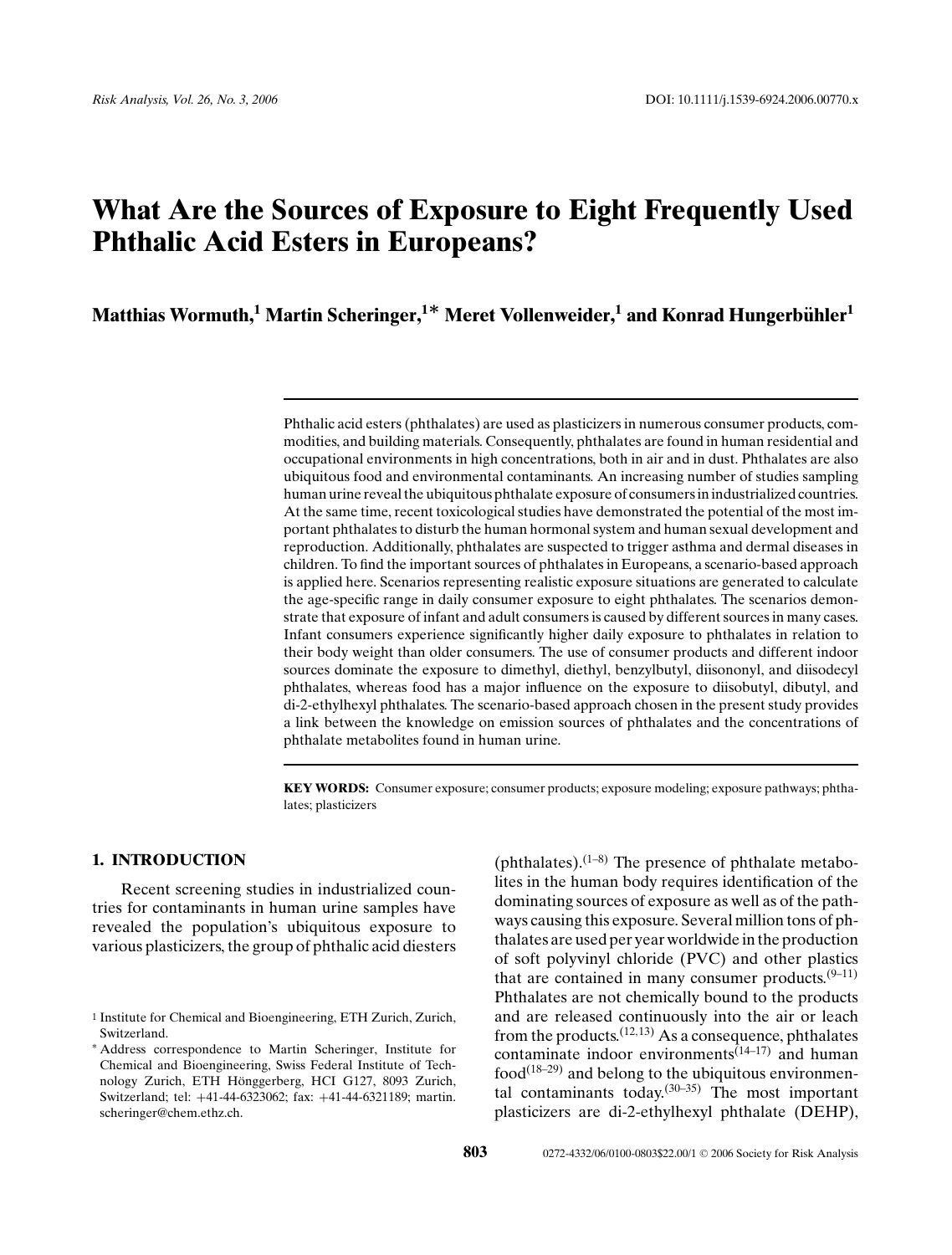**Table I.** Phthalates Investigated in the Present Study

| Abbreviation | Ester Groups        | Formula           | CAS No.    | Molecular<br>Weight | Tolerable Daily Intakes<br>(TDIs) in $\mu$ g/kg bw/day |
|--------------|---------------------|-------------------|------------|---------------------|--------------------------------------------------------|
| <b>DMP</b>   | Dimethyl            | $C_{10}H_{10}O_4$ | 131-11-3   | 194.2               | n.a.                                                   |
| <b>DEP</b>   | Diethyl             | $C_{12}H_{14}O_4$ | 84-66-2    | 222.2               | $10,000^{*(122)}$                                      |
| <b>DiBP</b>  | Diisobutyl          | $C_{16}H_{22}O_4$ | 84-69-5    | 278.4               | $100^{(97)}$                                           |
| DnBP         | Di-n-butyl          | $C_{16}H_{22}O_4$ | 84-74-2    | 278.4               | $100^{(97)}$                                           |
| <b>BBzP</b>  | Butylbenzyl         | $C_{19}H_{20}O_4$ | 85-68-7    | 312.4               | $850^{(97)}$                                           |
| <b>DEHP</b>  | $Di-(2-ethylhexyl)$ | $C_{24}H_{38}O_4$ | 117-81-7   | 390.6               | $50^{(97)}$                                            |
| <b>DINP</b>  | Diisononyl          | $C_{26}H_{42}O_4$ | 28553-12-0 | 418.6               | $150^{(97)}$                                           |
|              |                     |                   | 68515-48-0 | $(418.6 - 432.6)$   |                                                        |
| <b>DIDP</b>  | Diisodecyl          | $C_{28}H_{46}O_4$ | 26761-40-0 | 446.7               | $250^{(97)}$                                           |
|              |                     |                   | 68515-49-1 | $(432.7 - 446.7)$   |                                                        |

<sup>∗</sup>TDI deduced from NOAEL by applying an extrapolation factor of 100.

diisononyl phthalate (DINP), and diisodecyl phthalate (DIDP), which made up more than 75% of the total European phthalate consumption of more than 1 million tons in  $2003<sup>(36)</sup>$  Other important phthalates investigated in the present study are dimethyl phthalate (DMP), diethyl phthalate (DEP), diisobutyl phthalate (DiBP), di-n-butyl phthalate (DnBP), and butylbenzyl phthalate (BBzP) (Table I).

The ubiquitous exposure to phthalates might be critical because toxicological studies have demonstrated considerable adverse effects of phthalates and their metabolites to human health. DEHP, DINP, DIDP, BBzP, DnBP, and DiBP are reproductive toxicants affecting mainly the male reproductive system in mammals.<sup> $(37-41)$ </sup> DEHP shortens the duration of human pregnancy $(42)$  and disrupts or modulates the human endocrine system.<sup>(43–46)</sup> Increased exposure to DEP is correlated with a decrease in human sperm quality.(46–47) Recently, high dust concentrations of DEHP were associated with an increased asthma risk in children, while high dust concentrations of BBzP were associated with an increased incidence of rhinitis and eczema in children.(50)

Phthalates entering the human body are rapidly hydrolyzed to the monoesters and then further metabolized and excreted with urine and feces.(51–54) The screening for phthalate metabolites in human urine is therefore a promising method to study human exposure to the mother compounds. Most urine screening studies in the past relied on phthalate monoesters. $(3)$ For phthalates with short alkyl chains, monoesters represent the major human metabolites. However, in the case of DEHP, DINP, and DIDP, the monoesters are further metabolized. Consequently, exposure estimates based on urinary monoester concentrations alone might underestimate the population's actual exposure to these phthalates.  $(1, 4-\hat{6}, 55)$ 

Urine screening studies in the year 2000 presented for the first time a comprehensive picture of the population's frequent and sometimes high exposure to phthalates. $(3)$  However, such studies showing the ubiquitous exposure of consumers need to be complemented by analyses of sources and pathways leading to the observed exposure. The main objective of the present work, hence, is to investigate in detail European consumers' daily exposure to eight frequently used phthalates—DMP, DEP, DiBP, DnBP, BBzP, DEHP, DINP, and DIDP—and to give an insight into the pathways of exposure (Fig. 1). To this end, the scenario-based risk assessment approach (SceBRA) is used.<sup> $(56)$ </sup> The usefulness of scenarios in exposure analysis has been demonstrated in the assessment of workplace exposure to chlorinated solvents<sup>(57)</sup> and consumer exposure to musk fragrances.(58) A broad set of scenarios is generated in SceBRA that represents typical and realistic exposure situations for 15 different oral, dermal, and inhalation exposure pathways. Phthalate exposure occurring via these routes is estimated for seven age and gender groups, including infants, toddlers, children, teenagers, and adults. The total consumer exposure to the eight phthalates is calculated from the sum of single exposure estimates for the 15 investigated pathways.

Only few other works have so far investigated consumer exposure to phthalates via different pathways. Müller *et al.*<sup>(59)</sup> used the EUSES model<sup>(60)</sup> to calculate point estimates of exposure via food and air and basic scenarios to simulate product-related exposure situations. These scenarios considered the Danish population's exposure from toys, baby food,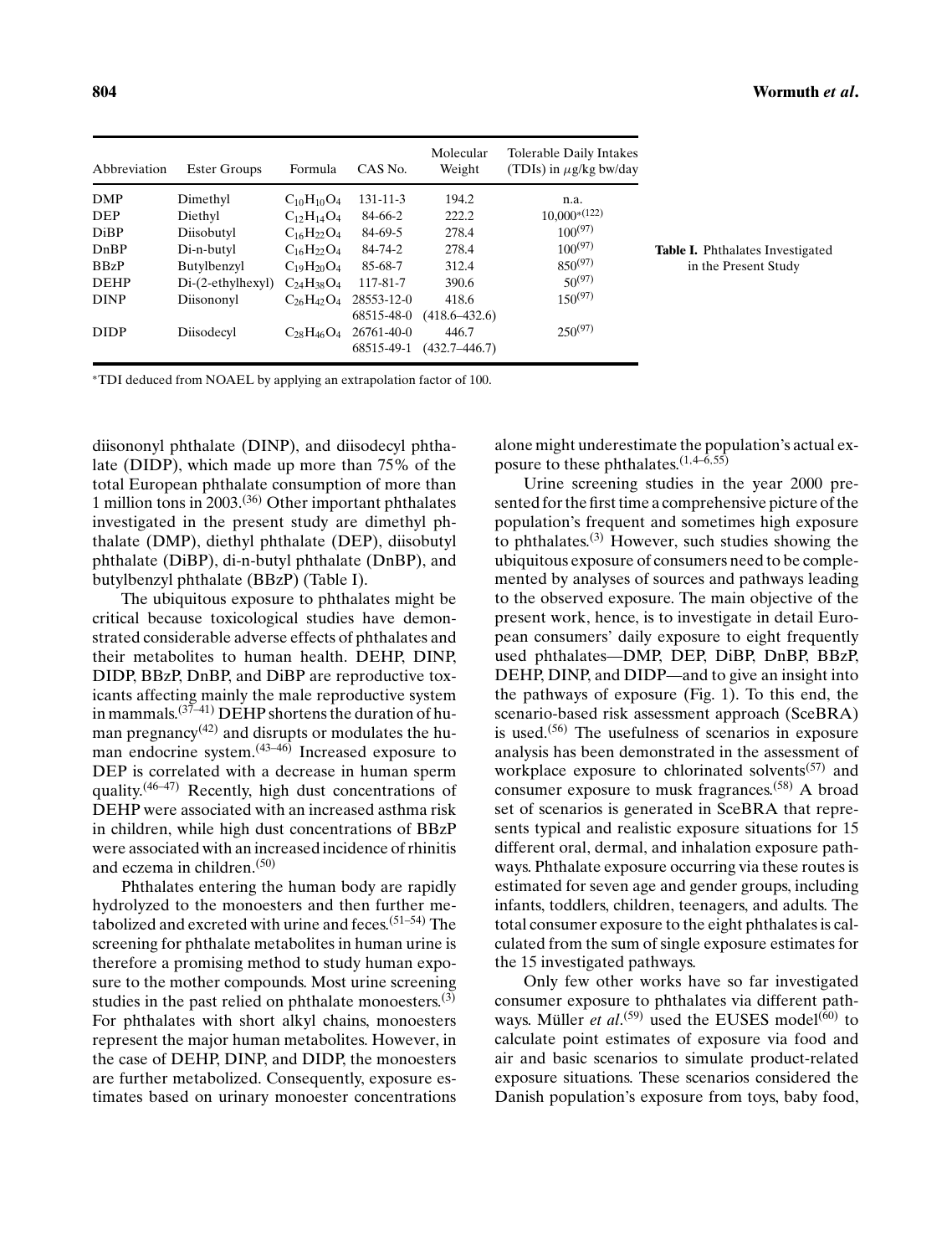

**Fig. 1.** Consumers are exposed to phthalates via different sources. Measurements of concentrations of phthalate metabolites in urine samples have demonstrated the ubiquitous consumer exposure to these plasticizers.

indoor air and dust inhalation, plastic gloves, paints, adhesives, and nail polish.

In the EU risk assessments that are available for five phthalates, worst-case estimates for consumer exposure are made on the basis of scenarios.(61–65) However, the choice of exposure scenarios is not clearly documented in the reports. The U.S. Center for the Evaluation of Risks to Human Reproduction (CERHR) has evaluated the risks to human reproduction posed by the most important phthalates.(66–70) These evaluation reports include a general summary of possible exposures of the general population.

Two Canadian exposure assessments for DEHP and  $DnBP^{(71,72)}$  provide estimates of daily uptake of the substances via air, drinking water, food, ingested soil, and child care articles. They are supplemented by a recent study on five phthalates using a probabilistic assessment method.(73)

## **2. METHODS**

The present work analyzes scenarios that reflect oral, dermal, and inhalation pathways causing consumer exposure to phthalates (Fig. 1). To cover all relevant pathways, data from a variety of sources of different quality had to be used. For most input parameters, minimum, mean, and maximum values or 5th, median, and 95th percentile values are determined, depending on the quality of available data. For a few parameters only point estimates are used. This section gives information on the kind of data used to generate input parameter values reported in this article, which are necessary to calculate consumer exposure. The set of equations needed in the exposure assessment is shown in Table II.

Based on external exposure estimates, daily internal exposure to eight phthalates  $(\mu g/kg$  bodyweight/day) is calculated with organ- and situationspecific uptake rates for seven age and gender groups: infants (0–12 months, 5.5 kg bw); toddlers (1–3 years, 13 kg bw); children (4–10 years, 27 kg bw); female adolescents (11–18 years, 57.5 kg bw); male adolescents (11–18 years, 57.5 kg bw); female adults (18– 80 years, 60 kg bw); male adults (18–80 years, 70 kg bw).

#### **2.1. Scenarios for Oral Exposure**

# *2.1.1. Consumption of Food*

Scenarios for food consumption are based on amounts of edibles consumed daily, the fraction of consumers eating these edibles regularly, and concentrations of phthalates measured in the edibles.

Amounts of edibles consumed daily and the fraction of consumers eating them are determined from food consumption surveys that used questionnaires and diaries. The mean daily amount of food consumed is calculated from European food surveys for infants,  $(74-76)$  toddlers,  $(77-79)$  children,  $(77-81)$  female and male adolescents,  $(77, 78, 81-83)$  and female and male adults $^{(84-86)}$  (Table III).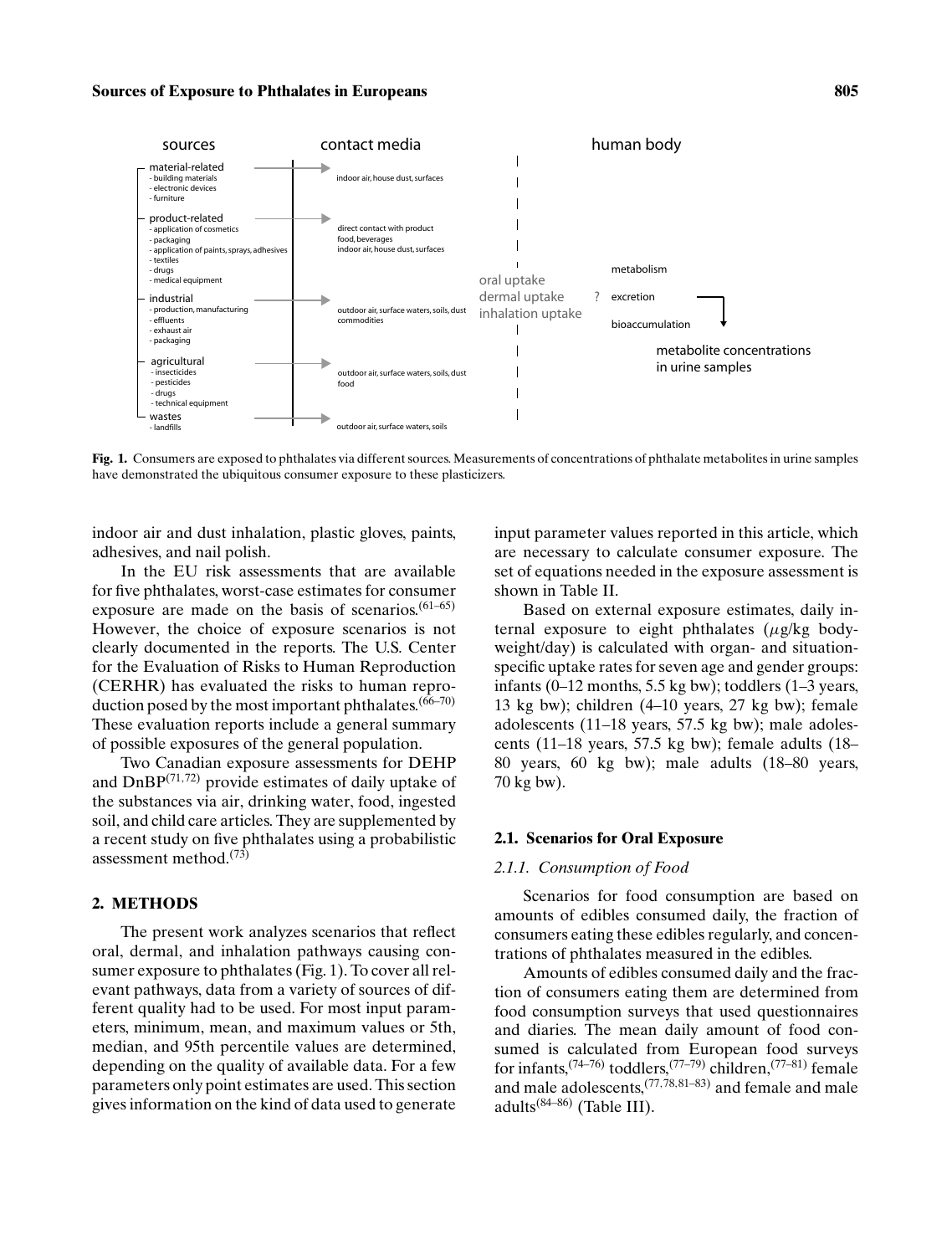| i<br>ı                        |
|-------------------------------|
| I<br>I                        |
| I                             |
|                               |
| I<br>ı<br>l<br>ı              |
| ĺ<br>$\overline{\phantom{a}}$ |

| Exposure<br>Pathways                     | Σò                  | Equations                                                                                                                                                                                                            | Required Parameters, Units, Sources                                                                                                                                                                                                                                                                                                                                                                                                                                                                                                                                                                                                                                                                                                                               |
|------------------------------------------|---------------------|----------------------------------------------------------------------------------------------------------------------------------------------------------------------------------------------------------------------|-------------------------------------------------------------------------------------------------------------------------------------------------------------------------------------------------------------------------------------------------------------------------------------------------------------------------------------------------------------------------------------------------------------------------------------------------------------------------------------------------------------------------------------------------------------------------------------------------------------------------------------------------------------------------------------------------------------------------------------------------------------------|
| Oral contact                             |                     |                                                                                                                                                                                                                      |                                                                                                                                                                                                                                                                                                                                                                                                                                                                                                                                                                                                                                                                                                                                                                   |
| Food                                     |                     | $\sum_{i=1}^n C_{food_i} \cdot q_{\text{food}_i} \cdot CF_i$ . $r_{\text{update}}$<br>bw<br>$E_{\rm food}$ $=$                                                                                                       | $C_{\text{load}}$ is phthalate concentration in edible $i$ (mg/kg), ( $^{18-29.87.88}$ ) $q_{\text{load}}$ is amount of edible $i$ consumed daily (kg/day), ( $^{4-80}$ ) $CF$ is fraction of population consuming edible $i^{C4-80}$                                                                                                                                                                                                                                                                                                                                                                                                                                                                                                                             |
| Dust                                     | $\sim$              | $C_{\rm dust} \cdot q_{\rm dust\_\rm img}$ . $r_{\rm uptake}$<br>bw<br>$E_{\text{dust ing}} =$                                                                                                                       | $C_{\text{dust}}$ is phthalate concentration in dust (mg/kg), $^{(15-17,92)}$ $q_{\text{dust-ing}}$ is amount of dust ingested daily<br>$(\mathrm{kg}\mathrm{day})^{(89-91)}$                                                                                                                                                                                                                                                                                                                                                                                                                                                                                                                                                                                     |
| Soil                                     | 3                   | $C_{\text{solid}} \cdot q_{\text{solid}}$ . $r_{\text{update}}$<br>$E_{\text{coll}}$ ing $=$                                                                                                                         | $C_{\text{scal}}$ is phthalate concentration in soil (mg/kg), (30.35) $q_{\text{solid}}$ is amount of soil ingested daily (kg/day) (89-91)                                                                                                                                                                                                                                                                                                                                                                                                                                                                                                                                                                                                                        |
| Toys                                     | 4                   | $\cdot$ $r_{\rm uptake}$<br>$E_{\rm Oys\text{-}ing} = \frac{S_{\rm mouth} \cdot r_{\rm release} \cdot r_{\rm mount} \cdot M F}{S_{\rm mouth} \cdot r_{\rm release}}$<br>bw                                           | that is released (mg/cm <sup>2</sup> /hr), <sup>(97-100</sup> ) $t_{\text{mouth}}$ is time of mouthing (hr/day), <sup>(94-97</sup> ) MF is fraction of toys<br>$S_{\text{month}}$ is toy surface that is mouthed (cm <sup>2</sup> ), <sup>(97)</sup> $r_{\text{relcase}}$ is amount of phthalate per surface area and time<br>containing phthalates <sup>(102)</sup>                                                                                                                                                                                                                                                                                                                                                                                              |
| PCPs                                     | 5                   | uptake<br>$E_{\text{prod}} \mathrel{\mathop:} = \frac{C_{\text{prod}} \cdot q_{\text{prod}} \mathrel{\mathop:} }{\mathrel{\iota}} \cdot r$<br>bw                                                                     | C <sub>prod</sub> is phthalate concentration in personal care products (mg/kg), <sup>(9,103,104)</sup> q <sub>prod_ing</sub> is amount of PCPs<br>ingested (kg/day) based on assumption                                                                                                                                                                                                                                                                                                                                                                                                                                                                                                                                                                           |
| Dermal contact<br>PCPs                   | $\circ$             | $\sum_{i=1}^n C_{\text{prod}_i} \cdot q_{\text{prod}_j} \cdot f_{\text{event}_i} \cdot r_{\text{ret}_i} \cdot M F_i$<br>bw<br>$E_{\rm prod\,\,dem}=$                                                                 | $C_{prod}$ is phthalate concentration in product i (mg/kg), <sup>(9,103-104)</sup> $q_{prod}$ is amount of product i used per<br>application (kg), <sup>(58)</sup> $f$ <sub>event</sub> is frequency of use of product i (1/day), <sup>(58)</sup> $r_{rel}$ is fraction of product i<br>retained by skin, <sup>(58)</sup> MF is market fraction of product <i>i</i> containing phthalates <sup>(103-104)</sup>                                                                                                                                                                                                                                                                                                                                                    |
| Toys                                     | $\overline{ }$      | $\mathit{flux}_{\text{dermal}}$<br>$d_{\mbox{\small Poisinger}}$<br>$A_{\text{contact}} \cdot t_{\text{contact}} \cdot MF$<br>bw<br>$C_{\rm toy} \cdot D_{\rm toy} \cdot T_{\rm toy}$<br>$E_{\rm oys \, \, dem}$ $=$ | assumption, $T_{\text{toy}}$ is thickness of toy (cm), <sup>(99)</sup> $A_{\text{const}}$ is skin surface area in dermal contact with toys<br>phthalates, <sup>(102)</sup> $\hat{f}u x_{\text{termal}}$ is flux of phthalates from toys into human body (mg/cm <sup>2</sup> /hr)<br>based on DEHP flux, <sup>(200</sup> ) $d_{\text{Deising}}$ is dose applied in experiments of Deisinger <i>et al.</i> (mg/cm <sup>2</sup> ) <sup>(200</sup> )<br>$(\text{cm}^2)^{(97)}$ t <sub>contact</sub> is duration of contact (hr/day), <sup>(94-96)</sup> MF is market fraction of toys containing<br>$C_{\text{toy}}$ is phthalate concentration in toys (mg/kg), (10.99.102) $D_{\text{toy}}$ is density of toy (kg/cm <sup>3</sup> ) based on                        |
| Textiles                                 | ${}^{\circ}$        | $\mathit{flux}_\mathrm{dermal}$<br>$d_{\rm Deisinger}$<br>$C_{\text{textile}} \cdot w_{\text{textile}} \cdot A_{\text{contact}} \cdot t_{\text{contact}}$<br>bw<br>$E_{\text{textile}} =$                            | contact (hr/day) based on assumption, fluxdermal is flux of phthalates from textiles into human body<br>assumption, $A_{\text{contact}}$ is total skin surface area in contact with textiles $(m^2)$ , $(107)$ $t_{\text{contact}}$ is duration of<br>$C_{\text{textile}}$ is phthalate concentration in textiles (mg/kg), <sup>(27)</sup> $w_{\text{exitie}}$ is weight of textiles (kg/m <sup>2</sup> ) based on<br>(mg/cm <sup>2</sup> /hr) based on DEHP flux, (120) $d_{\text{Designer}}$ is dose applied in experiments of Deisinger et al.<br>$(\mathrm{m} \mathrm{g}/\mathrm{cm}^2) ^{(120)}$                                                                                                                                                             |
| Gloves                                   | ç                   | $\mathit{flux}_{\text{dernal}}$<br>$d_{\rm Deisinger}$<br>$C_{\text{gloves}} \cdot w_{\text{gloves}} \cdot A_{\text{contact}} \cdot t_{\text{contact}} \cdot f_{\text{dishes}} \cdot MF$<br>bw<br>$E_{\rm gloves} =$ | assumption, $A_{\text{contact}}$ is skin surface area in contact with gloves $(\text{cm}^2)^{(89)}$ , $t_{\text{concat}}$ is duration of contact<br>$(\text{hr})^{(92)}$ , f <sub>dishes</sub> is frequency of dish washing (1/day) <sup>(92)</sup> , MF is market fraction of gloves containing<br>phthalates <sup>(10)</sup> , <i>flux</i> <sub>demal</sub> is flux of phthalates from gloves into human body (mg/cm <sup>2</sup> /hr)<br>based on DEHP flux, <sup>(230</sup> ) d <sub>Desinger</sub> is dose applied in experiments of Deisinger <i>et al.</i> (mg/cm <sup>2</sup> ) <sup>(230)</sup><br>$C_{\text{gows}}$ is phthalate concentration in gloves $(\text{mg/kg})^{(10)}$ , $w_{\text{gows}}$ is weight of gloves (kg/cm <sup>2</sup> ) based on |
| adhesives<br>Paints,                     | $\Xi$               | $\mathit{flux}_{\text{dermal}}$<br>$d_{\mbox{\small\textsf{Deisinger}}}$<br>$E_{\rm pairs\;dermal} = \frac{C_{\rm spot}\cdot q_{\rm spot}\cdot t_{\rm contact}\cdot f_{\rm painting}}{E_{\rm pairs}}\,.$<br>bw       | $C_{spot}$ is phthalate concentration in paint or adhesive (mg/kg), <sup>(115)</sup> $q_{spot}$ is amount of paint or adhesive on<br>the skin (kg), $^{(114)}$ t <sub>contact</sub> is duration of contact (hr), $^{(114)}$ $f$ paining is frequency of paint or adhesive use<br>(1/day), (114) flux <sub>dermal</sub> is flux of phthalates from products into human body (mg/cm <sup>2</sup> /hr)                                                                                                                                                                                                                                                                                                                                                               |
| Particles                                | $\Xi$               | · <i>r</i> uptake<br>$E_{\rm part\,derm} = \frac{C_{\rm part}\cdot q_{\rm part\,skin}\cdot A_{\rm part}\cdot 0.15}{\rm}$<br>bw                                                                                       | based on DEHP flux, <sup>(120)</sup> $d_{\text{Designgen}}$ is dose applied in experiments of Deisinger et al. (mg/cm <sup>2</sup> ) <sup>(120)</sup><br>$C_{\text{part}}$ is phthalate concentration in particles adhered to skin (mg/kg), (15-17.92) $q_{\text{part\_skin}}$ is amount of<br>particles on skin (kg/cm <sup>2</sup> ), A <sub>part</sub> is skin surface area in contact with particles (cm <sup>2</sup> ) based on<br>assumption and, $^{(107)}$ 0.15 is fraction of chemicals in particles available for uptake $^{(90)}$                                                                                                                                                                                                                      |
| outdoor air<br>Indoor air,<br>Inhalation | $\overline{\omega}$ | $\cdot$ $r_{\rm uptake}$<br>$\cdot t_i$ ) + $C_{\text{air out}} \cdot \sum_{j=1}^{m} (V_{\text{inh act}_j} \cdot t_j)$<br>bw<br>$C_{\text{air in}} \cdot \sum_{i=1}^{n} (V_{\text{inh. act,}}$<br>$E_{\rm inh}$ $=$  | $C_{\text{air-in}}$ is phthalate concentration in indoor air (mg/m <sup>3</sup> ), <sup>(14–15)</sup> $V_{\text{int}-\text{int}}$ is activity-dependent inhalation volume (m <sup>3</sup> /hr), <sup>(112</sup> ) <i>t</i> is time spent on different activities (hr/day), <sup>(109–111</sup> ) $C_{\text{air-out}}$ is<br>concentration in outdoor air $(mg/m^3)^{(32-33)}$                                                                                                                                                                                                                                                                                                                                                                                     |
| spray paints<br>Hair sprays,             | $\Xi$               | $\cdot r_{\text{uptake}}$<br>$E_{\rm inh\,-pray} = \frac{C_{\rm spray} \cdot t_{\rm spray} \cdot t_{\rm spray} \cdot f_{\rm spray} \cdot t_{\rm contact} \cdot V_{\rm inh} \cdot 0.005}$<br>$V_{\rm exp}\cdot bw$    | $C_{\text{spray}}$ is phthalate concentration in sprays (mg/kg), (115) $t_{\text{spray}}$ is time of spraying (min), (114) $r_{\text{spray}}$ is amount<br>duration of contact with spray droplets (hr), $(114)$ $V_{\text{inh}}$ is inhalation volume (m <sup>3</sup> /hr), $(112)$ 0.005 is fraction<br>of droplets formed per time unit (kg/min), (114) f spray is frequency of use of spray (1/day), (114) t <sub>oomact</sub> is<br>of droplets that can be inhaled, $^{(114)}$ $V_{\text{exp}}$ is volume around the consumer $(\text{m}^3)^{(114)}$                                                                                                                                                                                                        |

 $E =$  the internal exposure to phthalates in mg/kg bodyweight/day;  $r_{\text{update}} =$  the fraction of the amount of phthalate transferred into the body. See Section 2.4.  $E=$  the internal exposure to phthalates in mg/kg bodyweight/day;  $r_{\rm unake}=$  the fraction of the amount of phthalate transferred into the body. See Section 2.4.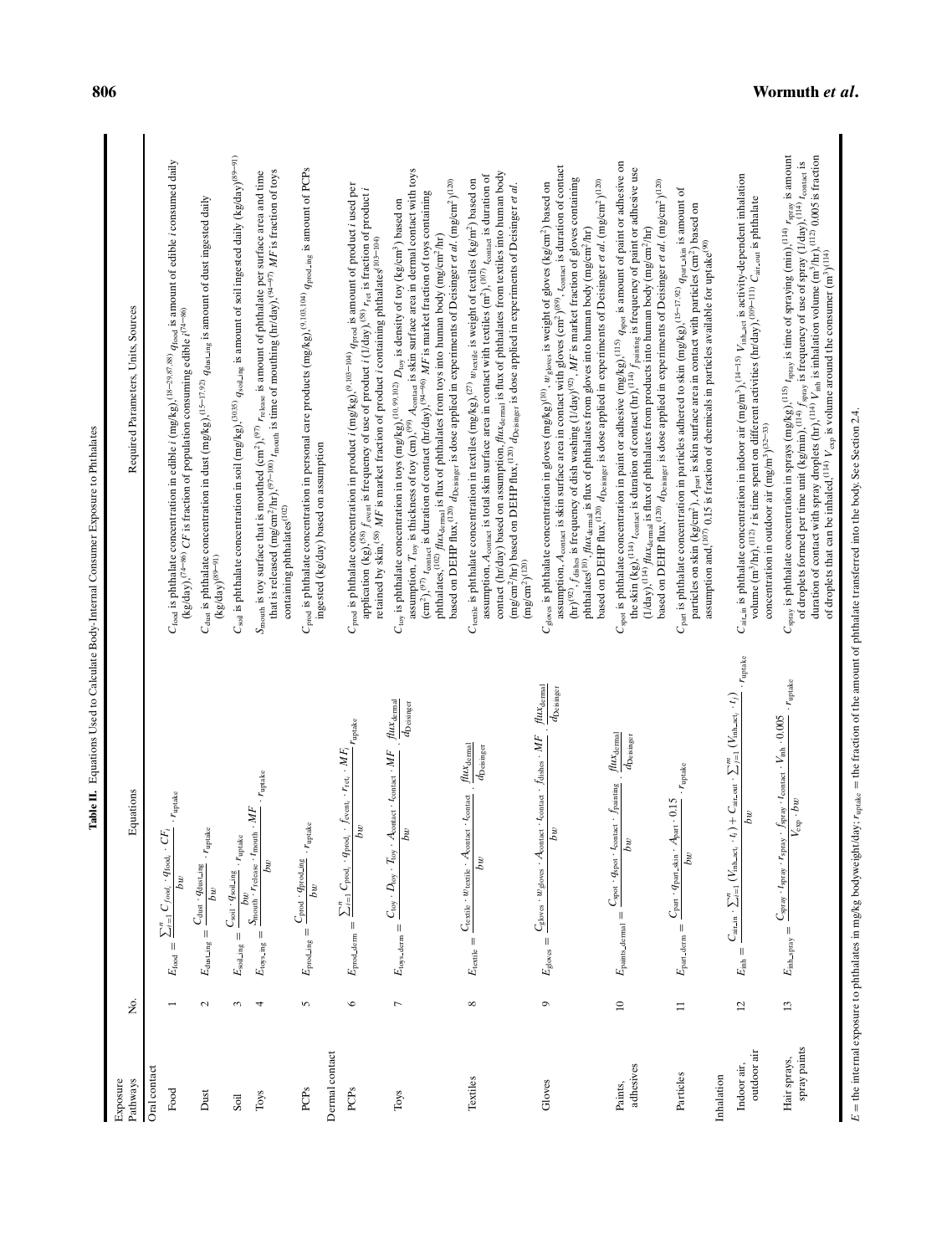|                          |                | Infants      |                | Toddlers     |                | Children       | Female Teens |              | Male Teens |                | Female Adults |              | Male Adults |              |
|--------------------------|----------------|--------------|----------------|--------------|----------------|----------------|--------------|--------------|------------|----------------|---------------|--------------|-------------|--------------|
| Food                     | Mean           | CF           | Mean           | CF           | Mean           | CF             | Mean         | CF           | Mean       | CF             | Mean          | CF           | Mean        | CF           |
| Pasta, rice              | 17.0           | 0.070        | 25.0           | 0.654        | 24.2           | 0.589          | 56.0         | 0.693        | 64.1       | 0.637          | 59.7          | 0.869        | 74.6        | 0.863        |
| Cereals                  | 52.0           | 0.580        | 21.7           | 0.727        | 18.1           | 0.689          | 23.6         | 0.930        | 21.9       | 0.890          | 25.5          | 0.753        | 29.3        | 0.750        |
| <b>Breakfast cereals</b> |                |              |                |              |                |                |              |              |            |                | 58.1          | 0.500        | 74.6        | 0.460        |
| <b>Bread</b>             | 30.4           | 0.648        | 39.6           | 0.737        | 41.8           | 1.000          | 87.5         | 0.993        | 123.7      | 0.980          | 94.8          | 0.903        | 130.3       | 0.898        |
| Biscuits, crispy bread   | 5.0            | 0.175        | 15.2           | 0.872        |                |                |              |              |            |                | 15.1          | 0.680        | 21.3        | 0.630        |
| Cakes, buns, puddings    | 21.5           | 0.514        | 10.0           | 0.466        | 25.9           | 0.879          | 31.4         | 0.970        | 55.4       | 0.980          | 38.6          | 0.860        | 45.9        | 0.842        |
| Bakeries, snacks         | 2.2            | 0.251        | 7.7            | 0.656        | 9.1            | 0.781          | 80.7         | 0.817        | 102.7      | 0.883          | 8.7           | 0.591        | 10.6        | 0.595        |
| Milk, milk beverages     | 386.3          | 0.645        | 307.3          | 0.902        | 276.5          | 0.987          | 150.0        | 0.980        | 212.6      | 0.980          | 154.6         | 0.730        | 188.3       | 0.740        |
| Cream                    |                |              |                |              | 2.5            | 0.170          | 14.6         |              | 4.1        |                | 5.0           | 0.190        | 4.8         | 0.185        |
| Ice cream                | 17.0           | 0.055        | 18.3           | 0.579        | 17.8           |                | 11.4         |              | 25.8       |                | 13.8          | 0.329        | 15.2        | 0.324        |
| Yogurt                   | 38.0           | 0.225        | 43.1           | 0.698        | 26.3           | 0.485          | 52.0         |              | 39.2       |                | 42.2          | 0.651        | 36.0        | 0.596        |
| Cheese                   | 7.5            | 0.375        | 5.6            | 0.572        | 7.6            | 0.574          | 51.8         | 1.000        | 77.6       | 0.990          | 31.8          | 0.927        | 34.1        | 0.937        |
| Eggs                     | 6.3            | 0.083        | 6.3            | 0.288        | 9.4            | 0.412          | 9.7          | 0.990        | 15.4       | 0.990          | 25.4          | 0.861        | 31.1        | 0.877        |
| Spreads                  | 3.0            | 0.280        |                |              |                |                |              |              |            |                | 29.6          | 0.330        | 35.4        | 0.370        |
| Animal fats              | 3.0            | 0.280        | 2.2            | 0.264        | 2.3            | 0.284          | 3.7          | 0.880        | 3.8        | 0.840          | 7.0           | 0.794        | 16.5        | 0.789        |
| Vegetable oils           | 3.0            | 0.280        | 7.1            | 0.394        | 10.3           | 0.474          | 21.1         | 0.437        | 26.5       | 0.410          | 13.6          | 0.799        | 17.6        | 0.811        |
| Meat, meat products      | 21.5           | 0.290        | 27.3           | 0.368        | 28.8           |                | 68.0         | 1.000        | 76.4       | 1.000          | 88.5          | 0.948        | 117.1       | 0.949        |
| Sausage                  | 26.0           | 0.033        | 9.5            | 0.448        | 9.0            | 0.484          | 15.3         | 0.880        | 29.4       | 0.940          | 34.8          | 0.855        | 42.7        | 0.864        |
| Poultry                  | 14.7           | 0.444        | 4.5            | 0.329        | 8.2            | 0.447          | 13.5         |              | 23.6       |                | 37.0          | 0.825        | 59.5        | 0.874        |
| Fish                     | 5.2            | 0.096        | 10.0           | 0.325        | 5.1            |                | 22.9         | 0.940        | 30.8       | 0.930          | 47.6          | 0.781        | 55.5        | 0.768        |
| Vegetables               | 35.8           | 0.478        | 56.1           | 0.916        | 72.0           | 0.830          | 144.1        | 0.970        | 137.0      | 0.910          | 187.3         | 0.998        | 198.2       | 0.998        |
| Potatoes                 | 21.9           | 0.390        | 54.8           | 0.783        | 53.4           | 0.927          | 58.6         | 0.533        | 66.7       | 0.600          | 96.7          | 0.930        | 122.5       | 0.912        |
| Fruits                   | 117.3          | 0.659        | 91.6           | 0.841        | 113.2          | 0.826          | 90.9         | 0.840        | 103.4      | 0.763          | 223.4         | 0.972        | 220.5       | 0.967        |
| Nuts, nut spreads        | 1.5            | 0.069        |                |              | 1.5            |                |              |              |            |                | 4.8           | 0.542        | 6.1         | 0.522        |
| Preserves, sugar         | 3.0            | 0.170        | 6.8            | 0.557        | 7.6            | 0.638          | 3.9          |              | 8.8        |                | 11.2          | 0.591        | 14.8        | 0.675        |
| Confectionery            | 6.0            | 0.130        | 13.3           | 0.633        | 30.9           | 0.719          | 17.4         | 0.990        | 22.2       | 1.000          | 24.3          | 0.808        | 29.3        | 0.801        |
| Spices                   |                |              |                |              | 5.1            |                | 7.8          |              | 7.8        |                | 22.7          | 0.991        | 31.6        | 0.992        |
| Soups, sauces            |                |              |                |              | 1.7            | 0.815          | 2.7          |              | 2.7        |                | 36.2          | 0.650        | 41.3        | 0.643        |
| Juices                   | 72.0           | 0.110        | 64.2           | 0.380        | 59.2           | 0.400          | 60.0         | 0.730        | 78.0       | 0.570          | 93.7          | 0.728        | 101.9       | 0.713        |
| Tea, coffee              | 3.3            | 0.035        | 1.4            | 0.246        | 2.1            | 0.335          | 4.1          | 0.850        | 4.7        | 0.870          |               |              |             |              |
| Or coffee                |                |              |                |              |                |                |              |              |            |                | 13.9          | 0.813        | 17.2        | 0.820        |
| Or tea                   |                |              |                |              |                |                |              |              |            |                | 4.5           | 0.636        | 3.9         | 0.629        |
| Soft drinks              | 16.7           | 0.100        | 450.0          | 0.670        | 416.1          | 0.825          | 290.7        | 0.780        | 384.0      | 0.863          | 423.1         | 0.457        | 518.4       | 0.507        |
| Beer                     |                |              |                |              | 1.9            |                | 186.3        | 0.157        | 267.7      | 0.337          | 83.1          | 0.391        | 280.4       | 0.678        |
| Wine                     |                |              |                |              | 1.0            |                | 5.0          | 0.730        | 14.0       | 0.830          | 66.2          | 0.663        | 115.0       | 0.629        |
| Spirits                  |                |              |                |              | 0.0            |                | 5.0          | 0.240        | 10.0       | 0.250          | 6.0           | 0.320        | 10.3        | 0.428        |
| Tap water                |                |              |                |              | 255.4          | 0.069          | 346.4        |              | 346.4      |                | 461.1         | 0.918        | 428.9       | 0.877        |
| Bottled water            |                |              |                |              | 194.3          |                | 272.2        |              | 272.2      |                | 270.6         | 0.461        | 270.8       | 0.441        |
| Commercial infant food   | 85.5           | 0.370        |                |              |                |                |              |              |            |                |               |              |             |              |
| Infant formulas          | 485.0          | 0.370        | 53.0           | 0.500        | 13.6           | 0.116          |              |              |            |                |               |              |             |              |
| <b>Breast milk</b>       | 336.0          | 0.115        |                |              |                |                |              |              |            |                |               |              |             |              |
| Other media than food    |                |              |                |              |                |                |              |              |            |                |               |              |             |              |
| House dust               | 0.05           | -1           | 0.05           | -1           | 0.01           | $\overline{1}$ | 0.001        | -1           | 0.001      | $\overline{1}$ | 0.001         | -1           | 0.001       | $\mathbf{1}$ |
| Soil                     | 0.06           | $\mathbf{1}$ | 0.06           | $\mathbf{1}$ | 0.06           | $\mathbf{1}$   | 0.06         | $\mathbf{1}$ | 0.06       | $\mathbf{1}$   | 0.06          | $\mathbf{1}$ | 0.06        | $\mathbf{1}$ |
| <b>PCPs</b>              | $0.05 \quad 1$ |              | $0.05 \quad 1$ |              | $0.05 \quad 1$ |                | 0.05         | $\mathbf{1}$ | $0.025$ 1  |                | 0.05          | $\mathbf{1}$ | $0.025$ 1   |              |
|                          |                |              |                |              |                |                |              |              |            |                |               |              |             |              |

 $CF =$  fraction of the population regularly consuming the food. *Sources:* See text.

Phthalate concentrations have been measured in diverse edibles<sup> $(18-22)$ </sup> and in infant formula and mother's milk<sup>(19–29,87,88)</sup> (the problem of sample contamination during analysis generally has been addressed). The number of food quality studies over

the last decade from Europe is limited, so that here reports from North America and Asia are also considered. Minimal, mean, and maximal phthalate concentrations in mg per kg food are determined (Table IV).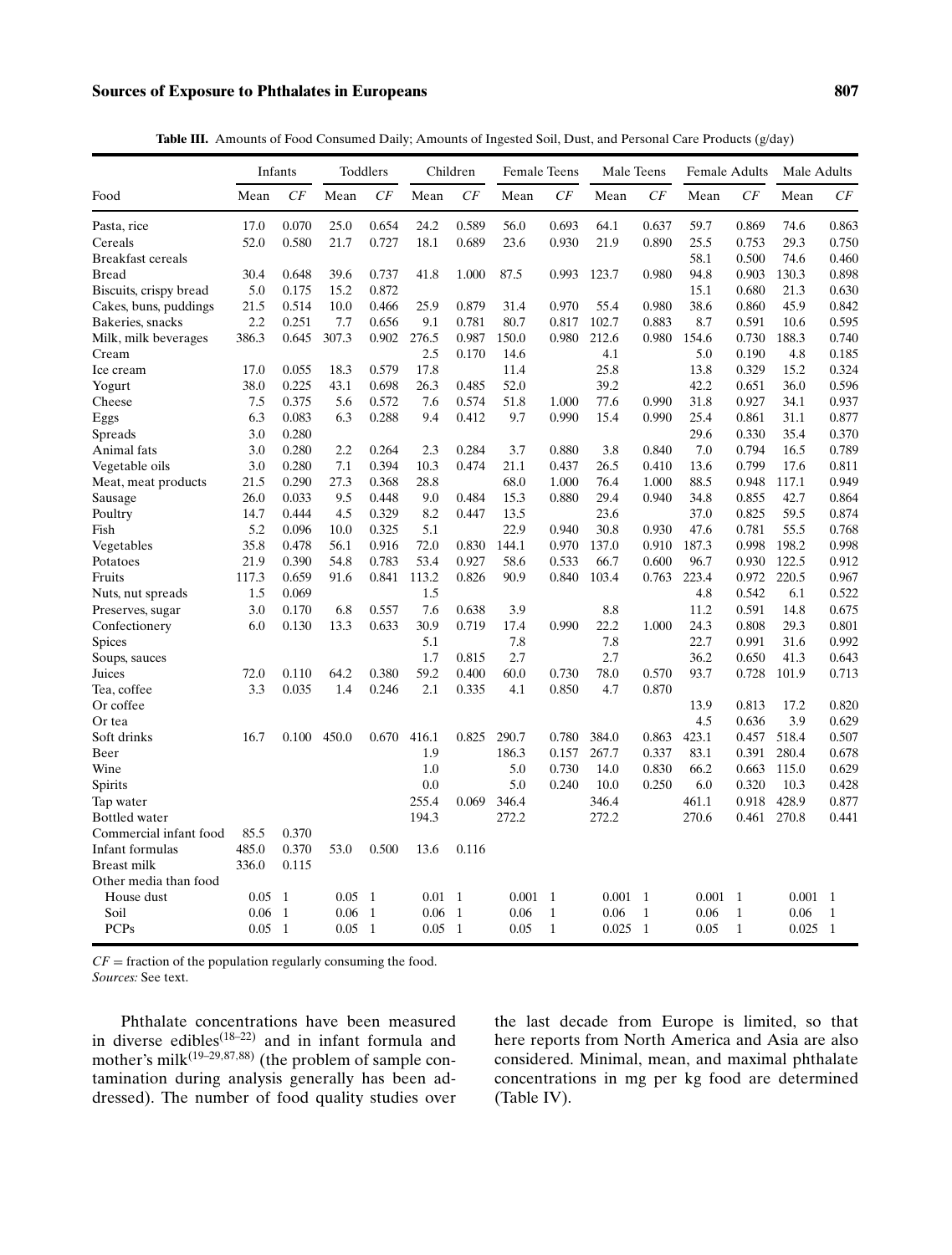|                          |     | <b>DMP</b> |         |          | DEP     |         |            | DiBP  |       |       | DnBP  |                     |            | BBzP  |       |            | DEHP      |                  |            | DINP       |       |
|--------------------------|-----|------------|---------|----------|---------|---------|------------|-------|-------|-------|-------|---------------------|------------|-------|-------|------------|-----------|------------------|------------|------------|-------|
| Food                     | Мin | Mean       | Max     | Min<br>L | Mean    | Max     | <b>Nin</b> | Mean  | Max   | Мin   | Mean  | Max                 | <b>Min</b> | Mean  | Max   | <b>Nin</b> | Mean      | Max              | <b>Min</b> | Mean       | Max   |
| Pasta, rice              |     |            |         |          |         | 0.01700 | 0.00150    | 0.02  | 0.158 | 0.002 | 0.010 | 0.36                |            |       | 0.025 | 0.0000     | 0.012     |                  |            |            |       |
| Cereals                  |     |            |         |          | 0.00650 | 0.02000 | 0.01000    | 0.109 | 081.0 | 0.074 | .565  | 2.10                | 0.013      | 0.015 | 0.017 | 0.0700     | 0.574     | $0.17$<br>1.70   |            |            |       |
| <b>Breakfast</b> cereals |     |            |         |          | 0.00650 | 0.02000 | 0.01000    | 0.109 | 0.180 | 0.074 | 0.565 | 2.10                | 0.013      | 0.015 | 0.017 | 0.0700     | 0.574     | $\overline{170}$ |            |            |       |
| <b>Bread</b>             |     |            |         |          | 0.00600 | 0.01740 |            | 0.060 | 0.232 | 0.007 | 0.032 | 5.13                |            |       | 0.440 | 0.0261     | 0.068     | 1.96             |            | $\bigcirc$ |       |
| Biscuits, crispy bread   |     |            |         |          |         |         |            | 0.007 | 0.020 |       | 0.130 | 0.42                |            | 0.028 | 0.088 | 0.1020     | 0.547     | $\Xi$            |            |            |       |
| Cakes, buns, puddings    |     |            |         |          |         |         |            | 0.007 | 0.020 |       | 0.130 | 0.42                |            | 0.028 | 0.088 | 0.1020     | 0.547     | $\Xi$            |            |            |       |
| Bakeries, snacks         |     |            |         |          |         |         | 4800       | 0.154 | 0.260 |       | 0.011 | ELI                 |            |       | 0.530 | 0.0094     | 0.214     | 4.42             |            |            |       |
| Milk, milk beverages     |     |            | 0.02800 |          |         | .01000  |            |       | 0.016 |       | 0.015 | 0.03                |            |       | 0.000 | 0.0085     | 0.040     | 0.17             |            |            |       |
| Cream                    |     |            |         |          |         |         |            | 0.002 | 0.010 |       | 0.037 | 0.70                |            | 0.005 | 0.030 | 0.1800     | 0.224     | 0.32             |            |            |       |
| lce cream                |     |            |         |          |         |         |            |       |       |       |       |                     |            |       |       | 0.1650     | 0.242     | 0.39             |            |            |       |
| Yoghurt                  |     | 0.01167    | 0.03500 |          |         |         |            |       |       |       |       |                     |            |       |       |            | 0.051     | 0.09             |            |            |       |
| Cheese                   |     |            |         |          | 0.00233 | 00700   |            |       |       |       | 0.056 | 0.30                |            | 0.014 | 0.039 | 0.0410     | 0.496     | 1.23             |            |            |       |
| Eggs, egg spreads        |     |            |         |          |         |         |            | 0.050 | 00    |       | 0.067 | 0.10                | $_{0.01}$  | 0.050 | 0.090 | 0.2830     | 0.442     |                  |            |            |       |
| Animal fats              |     |            |         |          | 0.00900 | 0.01800 | 200        | 0.030 | 0.048 |       | 0.046 | 0.19                |            | 0.01  | 0.056 | 0.9130     | 1.447     | $0.60$<br>$2.83$ |            |            |       |
| Vegetable oils           |     |            |         |          | 0.00500 | 0.00925 |            | 0.020 | 0.067 |       |       | 0.88                |            |       | 0.357 |            | 0.404     | 2.08             |            |            | 0.046 |
| Meat, meat products      |     |            |         |          |         | 0.01760 |            | 0.007 | 0.053 | .024  | 0.075 | $\overline{11}$     |            |       | 0.072 | 0.0248     | 0.207     | 0.76             |            |            | 0.011 |
| Sausages                 |     |            |         |          |         |         |            |       | 0.027 | 0.001 | 0.004 | 0.17                |            |       | 0.005 | 0.0380     | 0.064     | 0.75             |            |            | 0.007 |
| Poultry                  |     |            |         |          | 0.00500 | 0.01000 |            | 0.030 | 0.060 |       | 0.100 | 0.20                |            | 0.015 | 0.030 | 0.2850     | 0.518     | 0.70             |            |            |       |
| Fish, seafood            |     | 0.00030    | 0.01678 |          | 0.00254 | 0.00851 | 10015      | 0.001 | 0.025 | 0.005 | 0.008 | 0.38                |            | 0.002 | 0.005 | 0.0023     | 0.013     | 0.29             |            | 0.0004     | 0.035 |
| Vegetables               |     |            |         |          | 0.00667 | 0.00667 |            |       |       |       | 0.033 | 0.03                |            |       |       |            | 0.140     | 0.14             |            | $\circ$    |       |
| Potatoes                 |     |            |         |          | 0.00900 | 0.00900 |            | 0.005 | 0.005 |       |       | $\circ$             |            |       |       |            | 0.076     | 0.08             |            | $\Box$     |       |
| Fruits                   |     |            |         |          |         |         | 0800       | 0.030 | 0.052 | 0.016 | 0.028 | 0.05                |            |       |       | 0.0300     | 0.069     | 0.12             |            |            |       |
| Nuts, nut spreads        |     |            | 0.02100 |          | 0.00750 | 0.02330 |            | 0.045 | 0.232 | 043   | 0.218 |                     |            |       | 0.021 | 0.1430     | $0.810\,$ | 19.86            |            |            |       |
| Preserves, sugar         |     |            |         |          | 0.00350 | 0.00700 |            |       |       |       | 0.603 | $\frac{1,46}{1,60}$ |            |       |       | 0.0340     | 0.623     | $1.80$<br>4.64   |            |            |       |
| Confectionery            |     |            |         |          |         | 0.00560 |            | 0.012 | 0.069 |       | 0.075 |                     |            |       | 0.037 | 0.0784     | 0.278     |                  |            |            |       |
| Spices                   |     | 0.05600    | 0.21700 |          | 0.11675 | 0.46000 | 1000       | 0.541 | 0831  | 086   | 7.493 | 12.68               |            | 0.41  | .620  | .3000      | 2.598     | 3.74             |            |            |       |
| Soups, sauces            |     |            |         |          |         |         |            |       |       |       |       | $\circ$             |            |       |       |            |           | 0.00             |            |            |       |
| Juices                   |     |            |         |          |         |         |            |       |       |       |       | 0.02                |            |       |       |            | 0.020     | 0.06             |            |            |       |
| lea, coffee              |     |            |         |          |         |         |            | 0.006 | 0.006 |       |       | $\circ$             |            |       |       |            | 0.008     | 0.01             |            |            |       |
| Or coffee                |     |            |         |          |         |         |            | 0.006 | 0.006 |       |       | $\circ$             |            |       |       |            | 0.008     | 0.01             |            |            |       |
| Or tea                   |     |            |         |          |         |         |            | 0.006 | 0.006 |       |       | $\circ$             |            |       |       |            | 0.008     | 0.01             |            |            |       |
| Soft drinks              |     |            |         |          |         |         |            |       |       |       | 0.005 | 0.19                |            |       | 0.001 |            | 0.018     | 0.08             |            |            |       |
| Beer                     |     |            |         |          |         |         |            |       |       |       | 0.023 | 0.07                |            |       |       |            | 0.041     | 0.11             |            |            |       |
| Wine                     |     |            |         |          |         |         |            |       |       |       | 0.148 | 0.66                |            | 0.001 | 0.002 |            | 0.009     | 0.02             |            |            |       |
| Spirits                  |     |            |         |          |         |         |            |       |       |       |       | 0.01                |            |       | 0.001 |            | 0.000     | 0.03             |            |            |       |
| Tap water                |     |            |         |          |         |         |            |       |       |       | 0.001 | 0.00                |            |       |       |            | 0.012     | 0.03             |            |            |       |
| Bottled water            |     |            |         |          |         |         |            |       |       |       | 0.001 | 0.00                |            |       |       |            | 0.012     | 0.03             |            |            |       |
| Commercial infant food   |     |            |         |          |         |         |            |       |       |       | 0.013 | 0.05                |            | 0.004 | 0.017 |            | 0.283     | 1.64             |            |            |       |
| Infant formulas          |     |            |         |          |         |         |            |       |       |       | 0.068 | $\frac{0.25}{0.05}$ |            | 0.001 | 0.002 |            | 0.110     | 0.22             |            |            |       |
| Mother's milk            |     |            |         |          |         |         |            |       |       |       | 0.015 |                     |            |       |       |            | 0.034     | 0.11             |            |            |       |

**Table IV.** Phthalate Concentrations in Various Foods (mg/kg) as Used in the Scenario Calculations

Table IV. Phthalate Concentrations in Various Foods (mg/kg) as Used in the Scenario Calculations

 $Note: DIDP$  is not shown because it is only contained in sea<br>food. Sources: See text.  $% \mathcal{N}$ *Note:* DIDP is not shown because it is only contained in seafood. *Sources:* See text.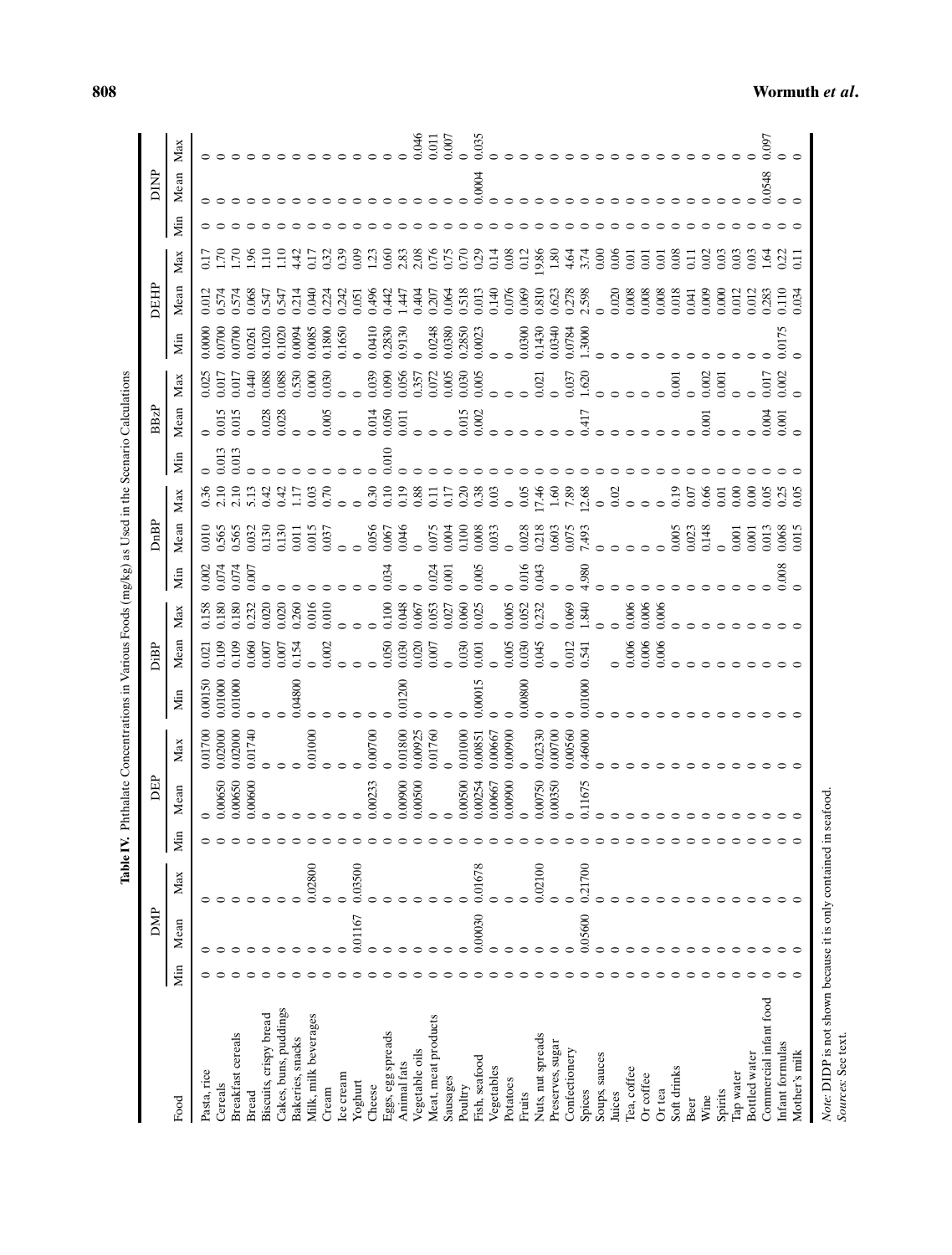## *2.1.2. Ingestion of Dust and Soil*

Scenarios simulating the ingestion of dust and soil combine amounts of dust and soil ingested daily with concentrations of phthalates in these media.

Infants and toddlers are known to incidentally ingest small amounts of dust and soil daily. $(89-91)$ Amounts are estimated on the basis of trace element concentrations in human feces. Minimal, mean, and maximal amounts of ingested dust and soil are calculated from the available data (Table III). Here, it is assumed that children ingest 16.7% and teenagers and adults 1.1% of the amounts of dust ingested by infants and toddlers.(90) In contrast, we assume that all consumers ingest the same amounts of soil;(89–91) the phenomenon of pica children is not considered.

Phthalate concentrations in dust of European homes have been frequently measured.<sup>(15–17,92)</sup> The diameter of particles investigated and the pretreatment of dust samples can differ in these studies. Minimum, mean, and maximum phthalate concentrations are determined (Table V). Concentrations of high molecular weight phthalates in natural and agriculturally used soils were determined; $(30)$  here, minimal, mean, and maximal concentrations (Table V) are calculated from single measurement values,  $(93)$  which are reported as summarized values in Reference 30. Concentrations of low molecular weight phthalates in greenhouse soils were studied; $(30,35)$  here, minimal, mean, and maximal concentrations of DMP, DEP, and DiBP in soils are deduced from these data (Table V).

## *2.1.3. Mouthing Behavior of Infant Consumers*

Scenarios for the mouthing of plastic objects use information on the duration of daily mouthing, the contact area of objects with the children's mouths, the release of phthalates from objects per time unit, and the phthalate-containing fraction of PVC objects on the market.

Infants, toddlers, and young children mouth diverse objects frequently and with varying duration.<sup> $(94-97)$ </sup> Minimal, mean, and maximal durations are determined from the available data sets, which include information on mouthing also of objects other than PVC articles (Table VI).

The surface area of objects in contact with the infant's mouth varies considerably. The EU uses a default value for the contact area of 10  $\text{cm}^2$ ,  $\text{cm}^3$  and this assumption is also used here.

Phthalates are released from PVC products depending on the duration and the way of mouthing lease from PVC toys.(98) However, most studies relied on tests with artificial saliva and mechanical agitation.<sup> $(97-100)$ </sup> Minimal release rates are taken from Rastogi *et al.*,<sup>(100)</sup> mean release rates are calculated from References 97–100, and maximal release rates are provided by CSTEE,<sup>(97)</sup> Fiala *et al.*,<sup>(98)</sup> and Rijk and  $Ehlert^{(99)}$  (Table VI).

The use of DnBP, BBzP, DEHP, DINP, and DIDP in toys intended for infant consumers younger than 3 years was prohibited in the EU in 1999.<sup>(101)</sup> We assume that a fraction of toys lower than one still contains phthalates ( $MF$  in Table VI).<sup>(102)</sup>

## *2.1.4. Ingestion of Personal Care Products*

Here, it is assumed that consumers incidentally ingest small amounts of personal care products (PCPs). Scenarios for ingestion of PCPs use information on amounts of products ingested daily and on phthalate concentrations in such products.

Because no information is available on how much PCPs are ingested daily, a worst-case assumption is used here: infants, toddlers, children, and female teenagers and adults ingest 50 mg product per day; male teenagers and adults ingest 25 mg product per day. The higher amounts ingested should reflect the more careless use of PCPs by infant consumers and the more frequent use of PCPs by female consumers.

Data sets on concentrations of phthalates in PCPs are of varying quality. On one hand, information is available on highest-use levels of DMP, DEP, and DnBP in various products.<sup>(9)</sup> On the other hand, studies measured phthalate concentrations in European retail PCPs. $(103, 104)$  It is here assumed that only shampoos, cosmetics, and skin care products are incidentally swallowed by consumers. Minimum, mean, and maximum concentrations of phthalates in these products are given in Table V.

## **2.2. Scenarios for Dermal Exposure**

#### *2.2.1. Use of PCPs*

Scenarios for the use of PCPs are generated according to a simple dermal exposure model. $(105)$ They include the frequency of use of PCPs, the concentrations of phthalates in products, the amounts of products used per application, the fraction of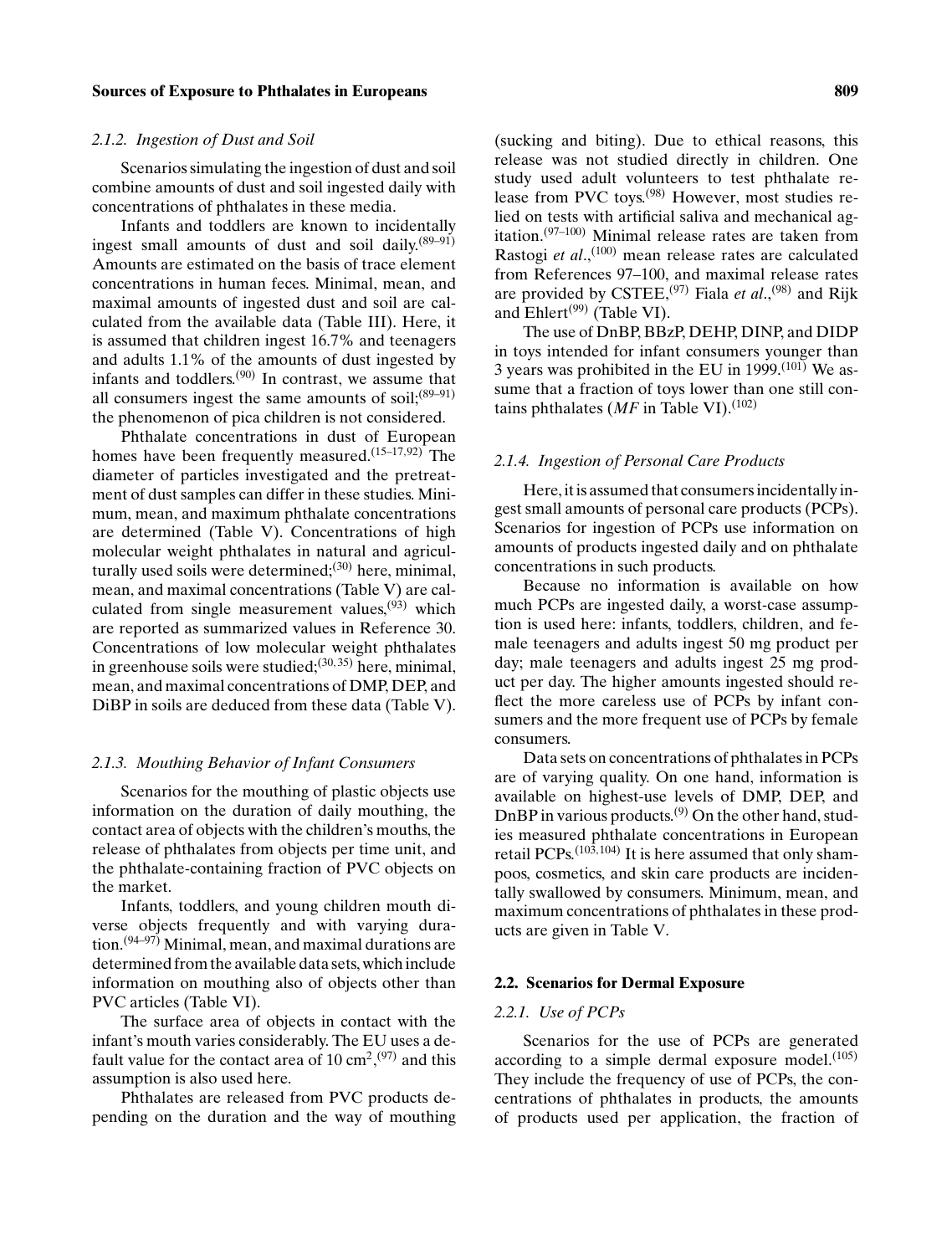**Table V.** Phthalate Concentrations in Different Media as Used in the Scenario Calculations

| Media                      | Unit              |                 | DMP              | DEP              | DiBP             | DBP                 | <b>BBP</b>       | DEHP             | <b>DINP</b>                          | <b>DIDP</b>                        |
|----------------------------|-------------------|-----------------|------------------|------------------|------------------|---------------------|------------------|------------------|--------------------------------------|------------------------------------|
| Dust                       | mg/kg             | Min             | 0.1              | 0.3              | 6.6              | 9.5                 | 3.1              | 137              | 11.3                                 | 4.7                                |
|                            | mg/kg             | P50             | $\boldsymbol{0}$ | 3.2              | 22.4             | 48                  | 16               | 699              | 56                                   | 33                                 |
|                            | mg/kg             | Mean            | 1.1              | 26               | 84               | 98                  | 84               | 1,198            | 176                                  | 73                                 |
|                            | mg/kg             | P95             | 1.8              | 114              | 130              | 311                 | 416              | 3,470            | 674                                  | 240                                |
| Soil                       | mg/kg             | P5              | $\boldsymbol{0}$ | $\boldsymbol{0}$ | $\boldsymbol{0}$ | 0.0004              | 0.0001           | 0.0012           | 0.001                                | 0.0005                             |
|                            | mg/kg             | P <sub>50</sub> | 0.0001           | 0.0001           | 0.0007           | 0.002               | 0.0003           | 0.011            | 0.007                                | 0.003                              |
|                            | mg/kg             | Mean            | 0.0001           | 0.0001           | 0.0007           | 0.005               | 0.001            | 0.0222           | 0.014                                | 0.007                              |
|                            | mg/kg             | P95             | 0.0013           | 0.0013           | 0.0013           | 0.015               | 0.003            | 0.067            | 0.057                                | 0.028                              |
| Indoor air                 | ng/m <sup>3</sup> | Min             | 125              | 10               | 9.7              | 194                 | 0.0              | 46               | $0.5\,$                              | 0.3                                |
|                            | ng/m <sup>3</sup> | P50             | 384              | 422              | 61               | 720                 | $7.0\,$          | 200              | $2.2\,$                              | 1.3                                |
|                            | ng/m <sup>3</sup> | Mean            | 1,108            | 535              | 86               | 1,153               | 25               | 304              | 6.9                                  | 2.8                                |
|                            | ng/m <sup>3</sup> | Max             | 13,907           | 5,481            | 990              | 5,586               | 575              | 615              | 1,293                                | 363                                |
| Outdoor air                | ng/m <sup>3</sup> | Min             | $\boldsymbol{0}$ | $\boldsymbol{0}$ | $\boldsymbol{0}$ | 3.2                 | $\boldsymbol{0}$ | 0.6              | $\boldsymbol{0}$                     | $\overline{0}$                     |
|                            | ng/m <sup>3</sup> | P50             | $\boldsymbol{0}$ | $\mathbf{0}$     | $\boldsymbol{0}$ | 11.9                | $\boldsymbol{0}$ | 2.8              | $\boldsymbol{0}$                     | $\boldsymbol{0}$                   |
|                            | ng/m <sup>3</sup> | Mean            | $\boldsymbol{0}$ | 3.9              | 0                | 22.3                | 1.1              | 10.0             | $\boldsymbol{0}$                     | $\boldsymbol{0}$                   |
|                            | ng/m <sup>3</sup> | Max             | $\boldsymbol{0}$ | 125              | 0                | 45                  | 6                | 51.5             | $\boldsymbol{0}$                     | 0                                  |
| Gloves                     | mg/kg             | Min             | $\boldsymbol{0}$ | $\boldsymbol{0}$ | 0                | $\boldsymbol{0}$    | 20,000           | 230,000          | 407,100                              | 162,850                            |
|                            | mg/kg             | Mean            | $\boldsymbol{0}$ | $\boldsymbol{0}$ | 0                | $\boldsymbol{0}$    | 26,750           | 338,333          | 417,850                              | 167,150                            |
|                            | mg/kg             | Max             | $\boldsymbol{0}$ | $\boldsymbol{0}$ | $\boldsymbol{0}$ | $\boldsymbol{0}$    | 33,000           | 420,000          | 428,600                              | 171,400                            |
| Paints                     | mg/kg             | Min             | 188              | 33               | 485              | 1,000               | 6,788            | 1,818            | 545                                  | 303                                |
|                            | $\rm mg/kg$       | Mean            | 1,033            | 33               | 2,667            | 5,500               | 37,333           | 10,000           | 3,000                                | 1,667                              |
|                            | mg/kg             | Max             | 1,879            | 33               | 4,848            | 10,000              | 67,879           | 18,182           | 5,455                                | 3,030                              |
| Adhesives                  | mg/kg             | Min             | 550              | 550              | 550              | 550                 | 5,500            | 55,000           | 55,000                               | 55,000                             |
|                            | mg/kg             | Mean            | 41,400           | 2,200            | 33,600           | 36,900              | 26,700           | 44,000           | 39,200                               | 18,300                             |
|                            |                   | Max             | 55,000           | 5,500            | 55,000           | 55,000              | 55,000           | 55,000           | 55,000                               | 55,000                             |
| Deodorant                  | mg/kg<br>mg/kg    | Min             | $\mathbf{1}$     | 22               | $\boldsymbol{0}$ | $\overline{c}$      | $\boldsymbol{0}$ | 8.6              | $\boldsymbol{0}$                     | 0                                  |
|                            |                   |                 | 678              | 400              | $\boldsymbol{0}$ | 128                 | $\boldsymbol{0}$ | 8.6              | $\boldsymbol{0}$                     | $\boldsymbol{0}$                   |
|                            | mg/kg             | Mean            | 2,000            | 3,930            | $\boldsymbol{0}$ | 200                 | $\boldsymbol{0}$ | 8.6              | $\boldsymbol{0}$                     | $\mathbf{0}$                       |
|                            | mg/kg             | Max             |                  |                  |                  |                     |                  |                  |                                      |                                    |
| Perfumes                   | mg/kg             | Min             | $\overline{c}$   | 67               | $\boldsymbol{0}$ | $\mathbf{1}$<br>297 | $\mathbf{1}$     | $\tau$<br>15     | $\boldsymbol{0}$<br>$\boldsymbol{0}$ | $\boldsymbol{0}$<br>$\overline{0}$ |
|                            | mg/kg             | Mean            | 4,316            | 9,400            | $\boldsymbol{0}$ |                     | 8                |                  |                                      |                                    |
|                            | mg/kg             | Max             | 17,000           | 49,500           | $\boldsymbol{0}$ | 890                 | 29               | 130              | $\boldsymbol{0}$                     | $\boldsymbol{0}$                   |
| Aftershaves                | mg/kg             | Min             | 2,000            | 900              | 0                | 900                 | $\boldsymbol{0}$ | $\boldsymbol{0}$ | $\boldsymbol{0}$                     | 0                                  |
|                            | mg/kg             | Mean            | 2,000            | 8,980            | $\boldsymbol{0}$ | 5,450               | $\boldsymbol{0}$ | $\boldsymbol{0}$ | $\boldsymbol{0}$                     | $\boldsymbol{0}$                   |
|                            | mg/kg             | Max             | 2,000            | 20,000           | 0                | 10,000              | $\boldsymbol{0}$ | $\boldsymbol{0}$ | $\boldsymbol{0}$                     | $\boldsymbol{0}$                   |
| Hair styling               | mg/kg             | Min             | 0.2              | 8                | $\boldsymbol{0}$ | $\mathbf{1}$        | $\mathbf{1}$     | $\mathbf{1}$     | $\boldsymbol{0}$                     | $\boldsymbol{0}$                   |
|                            | mg/kg             | Mean            | 4,666            | 96               | $\boldsymbol{0}$ | 39                  | 16               | 17               | $\boldsymbol{0}$                     | $\boldsymbol{0}$                   |
|                            | mg/kg             | Max             | 20,000           | 5,915            | $\boldsymbol{0}$ | 160                 | 46               | 41               | $\boldsymbol{0}$                     | $\mathbf{0}$                       |
| Shampoo                    | mg/kg             | Min             | 900              | 8                | $\boldsymbol{0}$ | 70                  | $\boldsymbol{0}$ | $\boldsymbol{0}$ | $\boldsymbol{0}$                     | $\boldsymbol{0}$                   |
|                            | mg/kg             | Mean            | 4,672            | 1,250            | $\boldsymbol{0}$ | 70                  | $\boldsymbol{0}$ | $\boldsymbol{0}$ | $\boldsymbol{0}$                     | $\mathbf{0}$                       |
|                            | mg/kg             | Max             | 10,000           | 2,000            | $\boldsymbol{0}$ | 70                  | $\boldsymbol{0}$ | $\boldsymbol{0}$ | $\boldsymbol{0}$                     | $\boldsymbol{0}$                   |
| Skin care                  | $\rm mg/kg$       | Min             | $\boldsymbol{0}$ | 1.49             | $\boldsymbol{0}$ | $\boldsymbol{0}$    | $\boldsymbol{0}$ | $\boldsymbol{0}$ | $\boldsymbol{0}$                     | $\mathbf{0}$                       |
|                            | mg/kg             | Mean            | $\boldsymbol{0}$ | 900              | 0                | $\boldsymbol{0}$    | $\boldsymbol{0}$ | $\boldsymbol{0}$ | $\boldsymbol{0}$                     | 0                                  |
|                            | mg/kg             | Max             | $\boldsymbol{0}$ | 9,300            | 0                | $\boldsymbol{0}$    | $\boldsymbol{0}$ | $\boldsymbol{0}$ | $\boldsymbol{0}$                     | $\mathbf{0}$                       |
| Nail care                  | mg/kg             | Min             | $\boldsymbol{0}$ | 1,000            | 0                | 8,000               | $\boldsymbol{0}$ | $\boldsymbol{0}$ | $\boldsymbol{0}$                     | 0                                  |
|                            | mg/kg             | Mean            | $\boldsymbol{0}$ | 15,250           | 0                | 60,000              | $\boldsymbol{0}$ | $\boldsymbol{0}$ | $\overline{0}$                       | $\boldsymbol{0}$                   |
|                            | mg/kg             | Max             | $\boldsymbol{0}$ | 50,000           | 0                | 150,000             | $\boldsymbol{0}$ | $\boldsymbol{0}$ | $\boldsymbol{0}$                     | $\overline{0}$                     |
| Makeup                     | $\rm mg/kg$       | Min             | 8                | 0.5              | $\overline{0}$   | 900                 | $\boldsymbol{0}$ | $\boldsymbol{0}$ | $\Omega$                             | 0                                  |
|                            | mg/kg             | Mean            | 17               | 1,049            | $\boldsymbol{0}$ | 5,300               | 0                | $\boldsymbol{0}$ | $\boldsymbol{0}$                     | $\boldsymbol{0}$                   |
|                            | mg/kg             | Max             | 50               | 4,000            | $\boldsymbol{0}$ | 10,000              | 0                | $\boldsymbol{0}$ | $\boldsymbol{0}$                     | $\boldsymbol{0}$                   |
| Baby shampoo               | mg/kg             | Min             | $\boldsymbol{0}$ | 1                | 0                | $\boldsymbol{0}$    | 0                | $\boldsymbol{0}$ | $\boldsymbol{0}$                     | 0                                  |
|                            | mg/kg             | Mean            | $\boldsymbol{0}$ | 101              | $\boldsymbol{0}$ | $\boldsymbol{0}$    | 0                | $\boldsymbol{0}$ | $\boldsymbol{0}$                     | 0                                  |
|                            | mg/kg             | Max             | 0                | 300              | 0                | 0                   | 0                | $\boldsymbol{0}$ | $\boldsymbol{0}$                     | 0                                  |
| Baby lotions, creams, oils | mg/kg             | Min             | $\boldsymbol{0}$ | 0.3              | $\boldsymbol{0}$ | 0                   | 0                | $\boldsymbol{0}$ | $\boldsymbol{0}$                     | 0                                  |
|                            | mg/kg             | Mean            | 0                | 0.3              | 0                | 0                   | 0                | $\boldsymbol{0}$ | $\boldsymbol{0}$                     | 0                                  |
|                            | mg/kg             | Max             | $\boldsymbol{0}$ | 0.3              | 0                | 0                   | 0                | $\boldsymbol{0}$ | $\boldsymbol{0}$                     | 0                                  |
| Other baby preparations    | mg/kg             | Min             | $\boldsymbol{0}$ | 500              | 0                | $\overline{0}$      | 0                | $\boldsymbol{0}$ | $\boldsymbol{0}$                     | $\boldsymbol{0}$                   |
|                            | mg/kg             | Max             | $\boldsymbol{0}$ | 500              | 0                | 0                   | 0                | $\boldsymbol{0}$ | $\boldsymbol{0}$                     | 0                                  |
|                            | mg/kg             | Mean            | $\boldsymbol{0}$ | 500              | $\boldsymbol{0}$ | $\boldsymbol{0}$    | $\boldsymbol{0}$ | $\boldsymbol{0}$ | $\boldsymbol{0}$                     | $\boldsymbol{0}$                   |
| Ingested products, adults  | mg/kg             | Min             |                  |                  |                  |                     |                  |                  |                                      |                                    |
|                            | mg/kg             | Mean            | 1,563            | 1,066            | 0                | 1,790               | $\boldsymbol{0}$ | $\boldsymbol{0}$ | $\boldsymbol{0}$                     | 0                                  |
|                            | mg/kg             | Max             | 3,350            | 5,100            | $\boldsymbol{0}$ | 3,357               | 0                | $\boldsymbol{0}$ | $\boldsymbol{0}$                     | 0                                  |
| Ingested products, infants | mg/kg             | Min             | $\boldsymbol{0}$ | 0.1              | 0                | $\boldsymbol{0}$    | $\boldsymbol{0}$ | $\boldsymbol{0}$ | $\boldsymbol{0}$                     | 0                                  |
|                            | mg/kg             | Mean            | $\boldsymbol{0}$ | 1                | $\boldsymbol{0}$ | $\boldsymbol{0}$    | 0                | $\boldsymbol{0}$ | $\boldsymbol{0}$                     | $\boldsymbol{0}$                   |
|                            |                   |                 |                  |                  |                  |                     |                  |                  |                                      |                                    |
|                            | mg/kg             | Max             | $\boldsymbol{0}$ | 300              | $\boldsymbol{0}$ | $\boldsymbol{0}$    | $\boldsymbol{0}$ | $\boldsymbol{0}$ | $\boldsymbol{0}$                     | $\boldsymbol{0}$                   |

*Sources:* See text.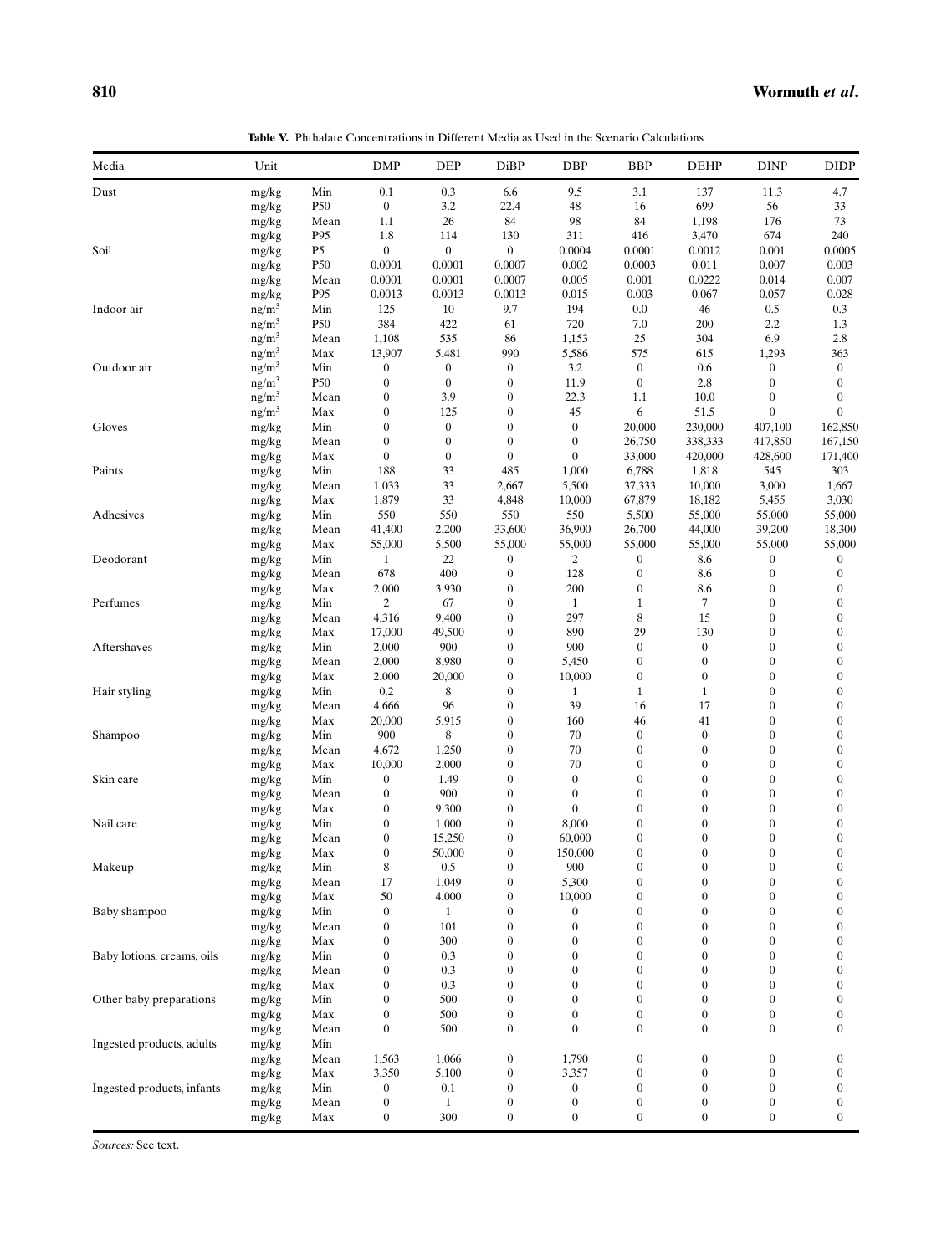**Table VI.** Phthalate Contents in Children's Products, Release Rates, and Mouthing Times

|             |         |       |         |                |            | Release Rate from PVC ( $\mu$ g/cm <sup>2</sup> /min)                            |      |
|-------------|---------|-------|---------|----------------|------------|----------------------------------------------------------------------------------|------|
|             | Minimum | Mean  | Maximum | <b>Sources</b> |            | Remarks                                                                          | МF   |
| DnBP        | 0.000   | 0.001 | 0.002   | 97.100         | considered | Mechanical agitation using artificial saliva; only samples with low DnBP content | 0.11 |
| <b>BBzP</b> | 0.000   | 0.002 | 0.004   | 97.100         |            | Mechanical agitation using artificial saliva; no maximum reported                | 0.09 |
| <b>DEHP</b> | 0.000   | 0.050 | 0.236   | 98–100         |            | Mechanical agitation using artificial saliva; experiments with human volunteers  | 0.32 |
| <b>DINP</b> | 0.000   | 0.206 | 0.359   | 98-99          |            | Mechanical agitation using artificial saliva; experiments with human volunteers  | 0.72 |
| <b>DIDP</b> | 0.000   | 0.162 | 0.277   | 97, 99         |            | Mechanical agitation using artificial saliva; no maximum reported                | 0.04 |
|             |         |       |         |                |            | Mouthing Time (min/day)                                                          |      |
|             | Minimum |       | Mean    | Maximum        | Sources    | Remarks                                                                          |      |
| Infants     | 0       |       | 91.9    | 292.4          | 94–96      | All objects included                                                             |      |
| Toddlers    | 0       |       | 69.4    | 349.9          | 94–96      | All objects included                                                             |      |
| Children    | 0       |       | 3.2     | 55             | 96         | All objects included: data only for children younger than 5 years (reported      |      |

values multiplied by 0.286)

 $MF =$  phthalate-containing market fraction.<sup>(102)</sup>

*Sources:* See text.

products retained by the skin after use and the phthalate-containing fraction of products on the market.

The use of PCPs by adult consumers is simulated using mean and maximum frequencies of use per day; minimal, mean, and maximal amounts of products applied; and mean fractions of products retained by the skin.(58) Teenagers' mean frequencies of use of products in Table VII were determined from a German market survey. $(106)$  Infant consumers use other products than teenagers and adults with other frequencies. $(107)$  PCPs made for children's use generally

contain only DEP in lower concentrations than other  $PCPs^{(9)}$  (Table V).

# *2.2.2. Dermal Contact with Other Products, Soil, and Dust*

Consumers are in dermal contact with diverse products that contain phthalates. On one hand, contact with products such as textiles, cushions, and toys is frequent and lasts for a long time each day. Consumers are also exposed to small amounts of dust and soil that remain on their skin a long time. On the other hand,

|              |         |                               |         |                      |         |      |                             | Frequency of Use of Products, 1/day |               |      |                |      |                |
|--------------|---------|-------------------------------|---------|----------------------|---------|------|-----------------------------|-------------------------------------|---------------|------|----------------|------|----------------|
|              |         | Amount Applied<br>per Use, mg |         | Fraction<br>Retained |         |      | Infants, Toddlers, Children | Female<br>Teens                     | Male<br>Teens |      | Female Adults  |      | Male Adults    |
| Product      | Minimum | Mean                          | Maximum | Mean                 | Minimum | Mean | Maximum                     | Mean                                | Mean          | Mean | Maximum        | Mean | Maximum        |
| Deodorant    | 500     | 1,300                         | 3,000   |                      |         |      |                             | 0.73                                | 0.5           | 0.43 | 2              | 0.29 | $\overline{2}$ |
| Perfume      | 650     | 700                           | 750     |                      |         |      |                             | 0.26                                | 0.18          | 0.29 | 1.5            | 0.12 |                |
| Aftershave   | 1,200   | 1,200                         | 1,200   |                      |         |      |                             |                                     | 0.16          |      |                | 0.14 |                |
| Hair styling | 3,700   | 7,500                         | 10,000  | 0.05                 |         |      |                             | 0.49                                | 0.16          | 0.43 | 2              | 0.05 | 2              |
| Shampoo      | 8,000   | 12,100                        | 16,400  | 0.01                 |         |      |                             | 0.56                                | 0.52          | 0.43 | 2              | 0.43 | $\overline{2}$ |
| Skin care    | 3,000   | 4,625                         | 7,000   |                      |         |      |                             | 0.64                                | 0.16          | 0.34 | $\overline{c}$ | 0.32 | 1.25           |
| Nail care    | 280     | 1,300                         | 3,060   | 0.25                 |         |      |                             | 0.13                                |               | 0.11 | 1              |      |                |
| Makeup       | 490     | 490                           | 490     | 1                    |         |      |                             | 0.32                                |               | 0.18 |                |      |                |
| Baby lotion  |         | 1,400                         |         |                      | 0.38    | 1.19 | $\overline{c}$              |                                     |               |      |                |      |                |
| Baby oil     |         | 1,300                         |         |                      | 0.14    | 1.57 | 3                           |                                     |               |      |                |      |                |
| Baby cream   |         | 1,400                         |         |                      | 0.43    | 1.72 | 3                           |                                     |               |      |                |      |                |
| Baby powder  |         | 800                           |         | 0.5                  | 0.35    | 4.39 | 8.43                        |                                     |               |      |                |      |                |
| Baby shampoo |         | 500                           |         | 0.01                 | 0.11    | 0.27 | 0.43                        |                                     |               |      |                |      |                |

**Table VII.** Behavioral Parameters Used to Simulate the Use of PCPs

*Sources:* See text.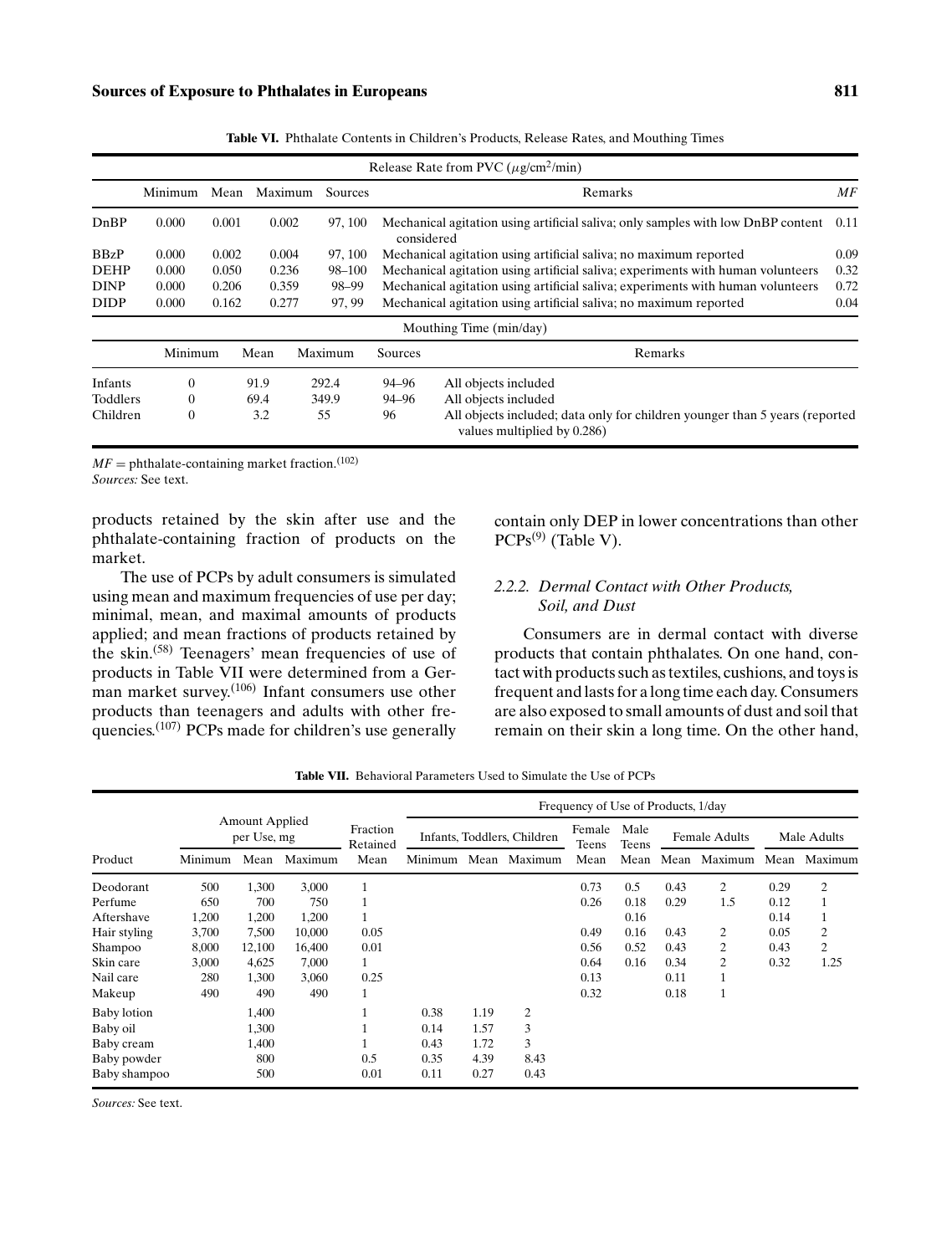contact with some products, such as adhesives, paints, and gloves, is infrequent and lasts for short periods of time. Detailed analysis of these dermal pathways in the present study has shown that they cause in most cases insignificant daily exposure in relation to other pathways investigated here.

Only the use of plastic gloves can cause dermal exposure that results in significant internal exposure to some high molecular weight phthalates. In the scenarios simulating dermal contact with plastic gloves, we assume that teenagers and adults use gloves when doing the dishes. The frequency of dishwashing per day (0 as minimum, 0.63 as mean, 5 as maximum) and the duration per event in minutes (1 as minimum, 11 as mean, 60 as maximum) are taken from a Dutch observational study.<sup>(108)</sup> Concentrations of phthalates in gloves and the phthalate-containing fraction of gloves available on the market (Table V) are taken from a Danish report.<sup> $(11)$ </sup> It is assumed here that the total surface area of both hands is covered with gloves for the total duration of dishwashing; surface areas of the hands are taken from USEPA.<sup>(107)</sup>

#### **2.3. Scenarios Simulating Inhalation Exposure**

## *2.3.1. Inhalation of Indoor and Outdoor Air*

The scenarios for inhalation exposure take into account the time that consumers spend in various microenvironments, the concentrations of phthalates in air (including particles available for inhalation), and activity-dependent inhalation volumes.

Daily time-location activity patterns of adult consumers have been investigated in an Europe-wide study.(109) Time-location activity patterns for infant consumers and adolescents have been derived from national European studies. $(110,111)$  Here, it is assumed that all activities take place inside of buildings except the categories "sports, outdoor activities," "being outdoors," and "commuting, travel." We assign a level of physical activity to each category in the time-location activity patterns. Activity-dependent inhalation volumes in liter per minute were calculated from data taken from Adams(112) (Table VIII).

Recent investigations of the quality of indoor environments demonstrated the ubiquitous contamination of indoor air with phthalates.<sup> $(14-17)$ </sup> Minimum, mean, and maximum concentrations in indoor air are calculated from these data (Table V). Concentrations include the fraction of phthalates bound to suspended particles that are available for inhalation. Measured indoor air concentrations are unavailable for DINP and DIDP. Here, indoor air concentrations of DINP and DIDP are calculated on the basis of mean concentrations of suspended particulate matter, $(113)$  and minimal, mean, and maximal concentrations of DINP and DIDP in house dust (Table V).

Only four of the investigated phthalates have been detected in outdoor air.<sup> $(32,33)$ </sup> Minimum, mean, and maximum concentrations of DEP, DnBP, BBzP, and DEHP in outdoor air are calculated from these data (Table V).

Concentrations of phthalates in the air of cars and other transportation vehicles can be relatively high due to evaporation of phthalates from PVC interiors. Systematic investigations of phthalate concentrations in vehicles are missing; here, they are assumed to be equal to phthalate concentrations in indoor air.

#### *2.3.2. Spray Paints*

Sprays generate aerosols that are inhaled by consumers. In the scenarios, spray paints are infrequently used by teenagers and adults (two times per year, which is  $0.0055$  per day).<sup>(114)</sup> The mean duration of spraying is 4 minutes and the mean contact time with aerosols is 15 minutes. $(114)$  A typical fingertip dispenser generates 25 grams of spray per minute and the fraction of particles that are available for inhalation is  $0.005$ .<sup>(114)</sup> The volume around the consumer is  $1 \text{ m}^3$ . (114) Concentrations of phthalates in spray paints are determined from a Swiss product register $(115)$ (Table V).

## **2.4. Conversion of External Exposure to Internal Exposure**

The scenarios provide estimates of the external consumer exposure to phthalates. External exposures resulting from oral, dermal, and inhalation pathways are converted into internal exposures by applying uptake rates of different organs (*r*uptake, fraction of amount of phthalates that is transferred into the human body).

## *2.4.1. Gastrointestinal Uptake*

All rates for gastrointestinal uptake of phthalates by humans are shown in Table IX. Phthalate uptake through the human gastrointestinal tract has been studied for DnBP, BBzP, and DEHP by means of urinary concentrations of primary monoester metabolites.<sup> $(51)$ </sup> In these experiments, uptake of DnBP is 64– 73% of the oral exposure. Gastrointestinal uptake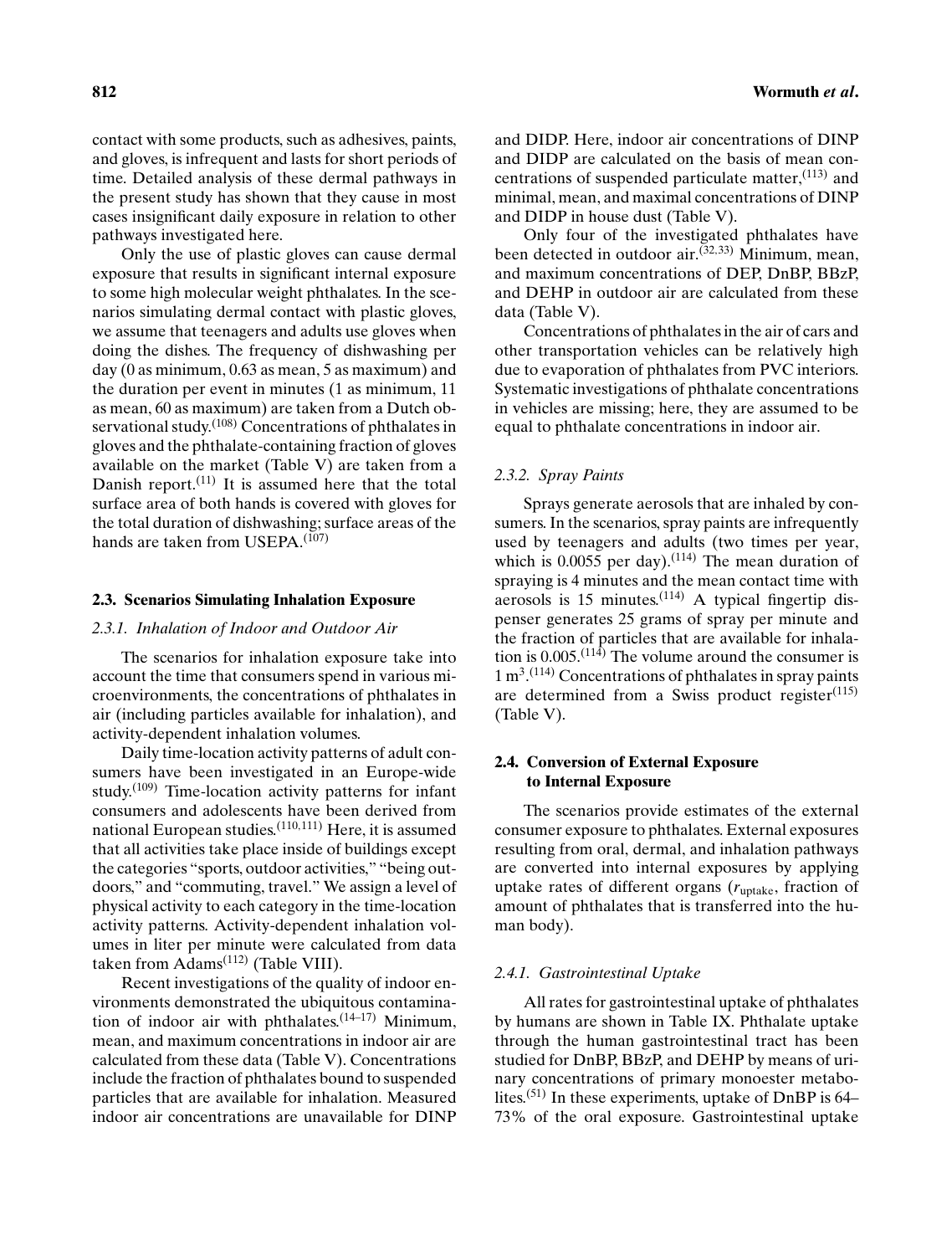|                         |      |         |                                                 |                                      |       |                 |        |                               |         |      |                                |        | Inhalation Volumes (L/min) |                          |
|-------------------------|------|---------|-------------------------------------------------|--------------------------------------|-------|-----------------|--------|-------------------------------|---------|------|--------------------------------|--------|----------------------------|--------------------------|
| Activity                |      | Infants | Duration Spent on Activities Each Day (min/day) | Toddlers Children Teens              |       | Female<br>Adult | Male   | Adult Activity Level          |         |      | Infants, Toddlers,<br>Children |        | Female<br>Teens/<br>Adults | Male<br>Teens/<br>Adults |
| Sleeping                |      | 669.5   | 731.5                                           | 609                                  | 547   | 508             | 497.5  | Lying, sleeping               |         | 6.19 |                                | 7.51   | 7.12                       | 8.93                     |
| Napping, resting        |      | 249.5   | 155.5                                           |                                      |       | 21              | 22     | Lying, sleeping               |         | 6.19 |                                | 7.51   | 7.12                       | 8.93                     |
| Eating                  |      | 79      | 88                                              | 67                                   | 72    | 82.5            | 80.4   | Sitting                       |         | 6.48 |                                | 7.28   | 7.72                       | 9.3                      |
| Personal care           |      |         |                                                 | 48                                   | 50    | 55              | 53.6   | Sitting, standing             |         |      |                                | 7.89   | 8.04                       | 9.975                    |
| Employment              |      |         |                                                 | 5                                    | 180   | 153             | 242    | Sitting, standing             |         |      |                                | 7.89   | 8.04                       | 9.98                     |
| Study                   |      |         |                                                 | 229                                  | 84    |                 |        | Sitting                       |         |      |                                | 7.28   | 7.72                       | 9.3                      |
| Housework, shopping     |      |         |                                                 | 45                                   | 74    | 219.5           | 97.5   | Standing                      |         |      |                                | 8.49   | 8.36                       | 10.65                    |
| Childcare               |      |         |                                                 | 1                                    | 14    | 31              | 12     | Sitting, standing             |         |      |                                | 7.89   | 8.04                       | 9.98                     |
| Voluntary work          |      |         |                                                 | 9                                    | 9     | 12.5            | 12.5   | Sitting, standing             |         |      |                                | 7.89   | 8.04                       | 9.98                     |
| Social life             |      |         |                                                 | 52                                   | 90    | 55.5            | 50     | Sitting, standing             |         |      |                                | 7.89   | 8.04                       | 9.98                     |
| Entertainment           |      |         |                                                 | 9                                    | 8     | 5.5             | 6      | Sitting, standing             |         |      |                                | 7.89   | 8.04                       | 9.98                     |
| Sport, outdoor activity |      |         |                                                 | 29                                   | 20    | 54.5            | 57     | Running                       |         |      |                                | 31.78  | 48.22                      | 60.47                    |
| Hobbies                 |      |         |                                                 | 94                                   | 26    | 18              | 45     | Sitting, standing,<br>running |         |      |                                | 15.85  | 21.43                      | 26.81                    |
| Reading                 |      |         |                                                 | 10                                   | 10    | 30.5            | 30.5   | Lying, sitting                |         |      |                                | 7.395  | 7.42                       | 9.115                    |
| Watching TV, video      |      |         |                                                 | 139                                  | 141   | 118.5           | 137.5  | Sitting                       |         |      |                                | 7.28   | 7.72                       | 9.30                     |
| Listening to music      |      |         |                                                 | 8                                    | 11    |                 |        | Lying, sitting                |         |      |                                | 7.4    | 7.42                       | 9.12                     |
| Commuting, travel       |      |         |                                                 | 76                                   | 96    | 59              | 73     | Sitting, walking              |         |      |                                | 13.695 | 17.41                      | 24.47                    |
| Being outdoors          |      | 28.8    | 80.3                                            |                                      |       |                 |        | Lying, sitting,               |         | 8.64 |                                | 11.8   |                            |                          |
|                         |      |         |                                                 |                                      |       |                 |        | standing, walking             |         |      |                                |        |                            |                          |
| Other                   |      | 405.7   | 384.7                                           |                                      |       | 9.5             | 11.5   | Sitting, standing             |         | 6.62 |                                | 7.89   | 8.04                       | 9.98                     |
|                         |      |         |                                                 | Skin Surface Area (cm <sup>2</sup> ) |       |                 |        |                               |         |      | Air Inhalation Volumes (L/min) |        |                            |                          |
|                         |      | Head    | Arms                                            | Hands                                | Legs  | Feet            | Total  | Lying                         | Sitting |      | Standing                       |        | Walking                    | Running                  |
| Infants                 | Mean | 414     | 312                                             | 121                                  | 469   | 149             | 2,280  | 6.19                          | 6.48    |      | 6.76                           |        | 10.82                      | n.a.                     |
| Toddlers                | Mean | 826     | 667                                             | 295                                  | 1,245 | 359             | 5,380  | 6.19                          | 6.48    |      | 6.76                           |        | 10.82                      | n.a.                     |
| Children                | Mean | 1,107   | 1,146                                           | 463                                  | 2,381 | 621             | 8,580  | 7.51                          | 7.28    |      | 8.49                           |        | 15.83                      | 31.78                    |
| Female teens            | Mean | 1,283   | 2,165                                           | 789                                  | 4,687 | 1,093           | 14,630 | 7.12                          | 7.72    |      | 8.36                           |        | 22.26                      | 48.22                    |
| Male teens              | Mean | 1,326   | 2,237                                           | 815                                  | 4,844 | 1,130           | 15,110 | 8.93                          | 9.30    |      | 10.65                          |        | 29.52                      | 60.47                    |
| Female adults           | Mean | 1,110   | 2,300                                           | 820                                  | 5,460 | 1,140           | 16,900 | 7.12                          | 7.72    |      | 8.36                           |        | 22.26                      | 48.22                    |
| Male adults             | Mean | 1,300   | 2,910                                           | 990                                  | 6,400 | 1,310           | 19,400 | 8.93                          | 9.30    |      | 10.65                          |        | 29.52                      | 60.47                    |

**Table VIII.** Physiological Characteristics and Time-Activity Data of Consumers

Sitting, standing: 50% of both activities, hence average of both inhalation rates; sitting, standing, running: 1/3 of the three activities, hence 1/3 of each inhalation rate; lying, sitting: 50% of both activities, hence average of both inhalation rates; sitting, walking: 50% of both activities, hence average of both inhalation rates; lying, sitting, standing, walking: 1/4 of the four activities, hence 1/4 of each inhalation rate. *Sources:* See text.

of DMP, DEP, and DiBP is assumed here to be the same as for  $DnBP<sup>(116)</sup>$  In Reference 51, gastrointestinal uptake of BBzP is 69–78% of the oral exposure. For DEHP, a gastrointestinal uptake rate of 15% was determined in humans in an earlier study.(52) Recent studies, however, have demonstrated that DEHP uptake through the gastrointestinal tract is close to 100%.(53–54) Uptake of DEHP is assumed here to be 15–95% of the external oral exposure. Gastrointestinal uptake of DINP has been studied in rats and renal excretion was between 40–60%.(117) The total uptake of DINP from the oral dose might have been 75–90%.(117) Here, a similar metabolism of DINP in rat and human being is assumed and uptake of DINP is assumed to be 75–90% of the oral exposure. Uptake of DIDP here is the same as that of DINP.

# *2.4.2. Dermal Uptake of Cosmetic Ingredients, Soil, and Dust*

Rates for dermal uptake of chemicals from PCPs, soil, and dust are shown in Table IX. Dermal uptake of phthalates has been studied in rats for phthalates by applying alcoholic phthalate solutions to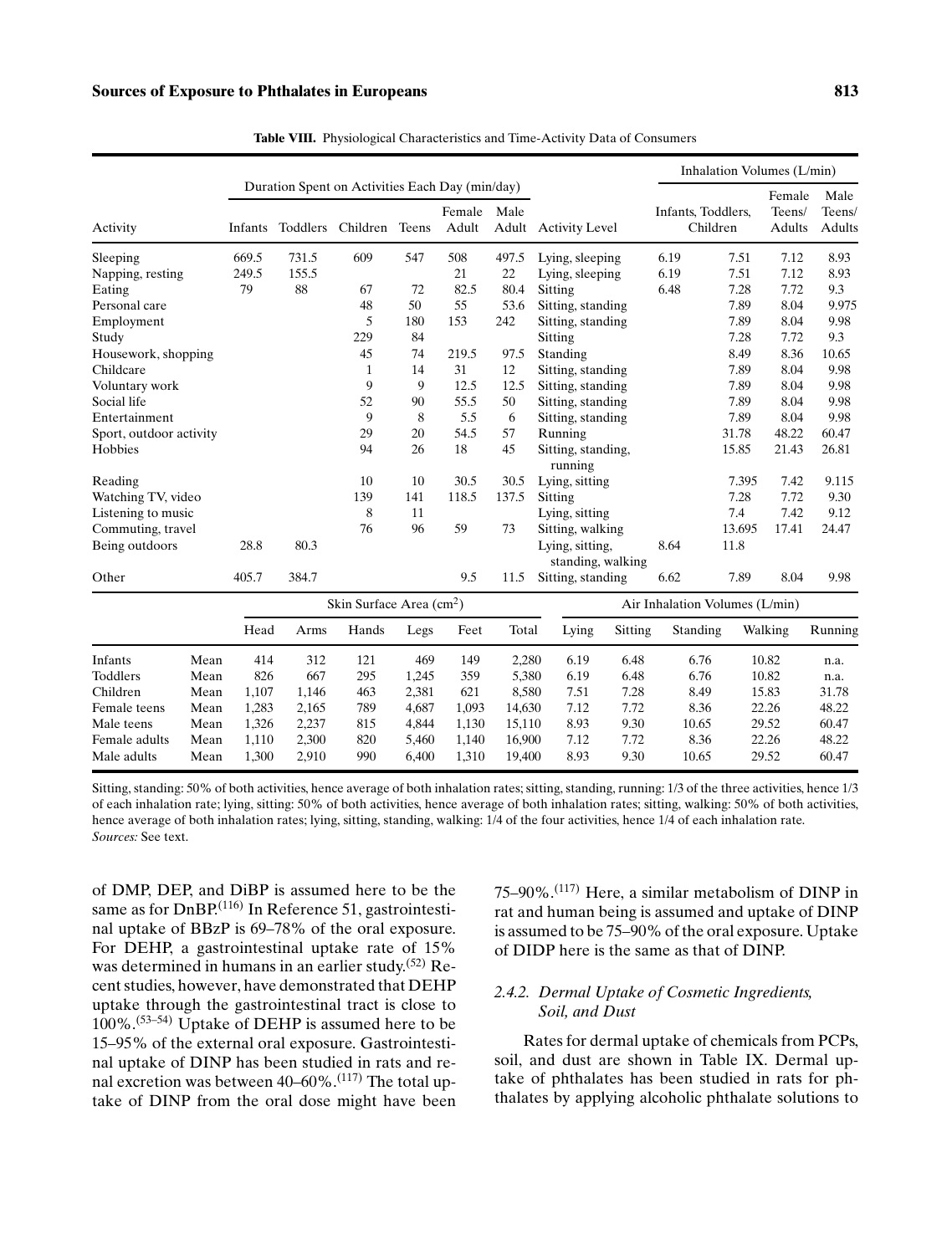|                                                               | <b>DMP</b>   | <b>DEP</b> | <b>DiBP</b> | <b>DBP</b> | <b>BBP</b> | <b>DEHP</b> | <b>DINP</b>  | <b>DIDP</b>  |
|---------------------------------------------------------------|--------------|------------|-------------|------------|------------|-------------|--------------|--------------|
| Oral uptake rates [fraction of applied dose]                  |              |            |             |            |            |             |              |              |
| Min                                                           | 0.64         | 0.64       | 0.64        | 0.64       | 0.67       | 0.153       | 0.75         | 0.75         |
| Mean                                                          | 0.685        | 0.685      | 0.685       | 0.685      | 0.725      | 0.552       | 0.825        | 0.825        |
| Max                                                           | 0.73         | 0.73       | 0.73        | 0.73       | 0.78       | 0.95        | 0.9          | 0.9          |
| Dermal uptake rates: cosmetics [fraction of applied dose]     |              |            |             |            |            |             |              |              |
| Min (rat)                                                     | 0.06         | 0.05       | 0.05        | 0.1        | 0.04       | 0.005       | 0.003        | 0.004        |
| Max (rat)                                                     | 0.075        | 0.24       | 0.12        | 0.12       | 0.06       | 0.01        | 0.006        | 0.007        |
| Min (adult)                                                   | 0.0086       | 0.0071     | 0.0071      | 0.0143     | 0.0057     | 0.0007      | 0.0004       | 0.0006       |
| Mean (adult)                                                  | 0.0096       | 0.0207     | 0.0121      | 0.0157     | 0.0071     | 0.0011      | 0.0006       | 0.0008       |
| Max (adult)                                                   | 0.0107       | 0.0343     | 0.0171      | 0.0171     | 0.0086     | 0.0014      | 0.0009       | 0.0010       |
| Min (child)                                                   | 0.017        | 0.014      | 0.014       | 0.029      | 0.011      | 0.001       | 0.001        | 0.001        |
| Mean (child)                                                  | 0.0193       | 0.0414     | 0.0243      | 0.0314     | 0.0143     | 0.0021      | 0.0013       | 0.0016       |
| Max (child)                                                   | 0.021        | 0.069      | 0.034       | 0.034      | 0.017      | 0.003       | 0.002        | 0.002        |
| Dermal uptake rates: soil and dust [fraction of applied dose] |              |            |             |            |            |             |              |              |
| Min (adult)                                                   | 0.000424     | 0.000354   | 0.000354    | 0.000707   | 0.000283   | 3.54E-05    | 2.12E-05     | 2.83E-05     |
| Mean (adult)                                                  | 0.000477     | 0.001025   | 0.000601    | 0.000778   | 0.000354   | 5.3E-05     | 3.18E-05     | 3.89E-05     |
| Max (adult)                                                   | 0.00053      | 0.001697   | 0.000849    | 0.000849   | 0.000424   | 7.07E-05    | 4.24E-05     | 4.95E-05     |
| Min (child)                                                   | 0.000849     | 0.000707   | 0.000707    | 0.001414   | 0.000566   | 7.07E-05    | $4.24E - 05$ | 5.66E-05     |
| Mean (child)                                                  | 0.000955     | 0.002051   | 0.001202    | 0.001556   | 0.000707   | 0.000106    | 6.36E-05     | 7.78E-05     |
| Max (child)                                                   | 0.001061     | 0.003394   | 0.001697    | 0.001697   | 0.000849   | 0.000141    | 8.49E-05     | 0.000099     |
| Dermal uptake rates: films $[\mu g/cm^2/hr]$                  |              |            |             |            |            |             |              |              |
| Mean $(rat)$                                                  | 2.34         | 4.08       | 2.64        | 3.84       | 1.68       | 0.24        | 0.14         | 0.18         |
| Mean (adult)                                                  | 0.33         | 0.58       | 0.38        | 0.55       | 0.24       | 0.03        | 0.02         | 0.03         |
| Mean (child)                                                  | 0.67         | 1.17       | 0.75        | 1.10       | 0.48       | 0.07        | 0.04         | 0.05         |
| Inhalation uptake rates [fraction of applied dose]            |              |            |             |            |            |             |              |              |
| Mean (adult)                                                  | 0.75         | 0.75       | 0.75        | 0.75       | 0.75       | 0.75        | 0.75         | 0.75         |
| Mean (child)                                                  | $\mathbf{1}$ | 1          | 1           | 1          | 1          | 1           | 1            | $\mathbf{1}$ |

**Table IX.** Uptake Rates Used to Convert External Exposure into Internal Doses, Denoted by *r*uptake in Table II

*Sources:* See text.

the skin.(117,118) For DEP, uptake through human skin is lower than through rat skin by a factor of seven.<sup> $(119)$ </sup> Here, for all eight phthalates, uptake through human skin is assumed to be lower by a factor of seven than through rat skin. In addition, we assume that the skin of infant consumers is twice as permeable as the skin of teenagers and adults.(90)

The same rates of chemical uptake from PCPs are applied to the uptake of chemicals from particles adhered to the skin. However, the soil or dust matrix reduces the uptake of chemicals to about 15%.(90) Additionally, we here assume that only one-third of the affected skin surface area is in contact with particles.

## *2.4.3. Dermal Uptake of Chemicals from Films*

The dermal uptake of phthalates from films on the skin such as gloves, textiles, or toys is modeled here with uptake rates obtained from experiments with plasticized PVC films (containing 40 weight-% DEHP) on rat skin.<sup> $(120)$ </sup> The uptake is a function of the applied dose. An average uptake rate through the skin of 0.24  $\mu$ g/cm<sup>2</sup>/hr has been reported for DEHP.<sup>(120)</sup> Uptake rates for the other phthalates (Table IX) are calculated from the relative ratios of dermal uptake rates for cosmetics shown in Table IX. Again, it is assumed that uptake through the human skin is by a factor of seven lower for all phthalates and that the skin of infant consumers is twice as permeable as the skin of teenagers and adults.

# *2.4.4. Uptake of Chemicals Through the Respiratory Tract*

Rates of phthalate uptake subsequent to inhalation are unknown. Hence, an uptake rate of 100% for infants, toddlers, and children and of 75% for teenagers and adults as proposed in the EU risk assessments for several phthalates<sup>( $61–65$ )</sup> is used.

# **3. RESULTS**

Fig. 2 shows exposure to the eight phthalates for different consumer groups. The most striking result of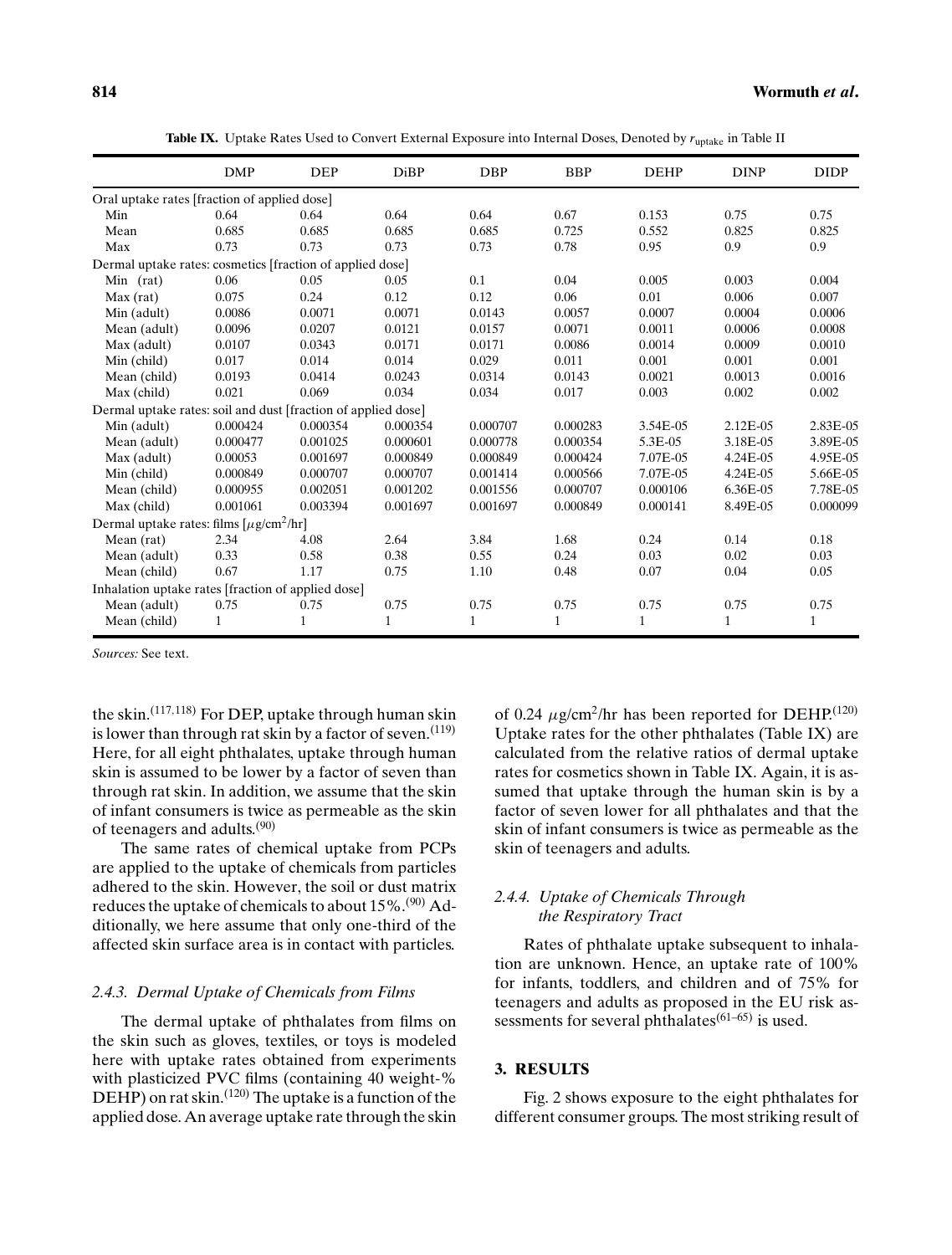

**Fig. 2.** Daily internal exposure to eight phthalates (in μg/kg body-weight/day) in seven consumer groups. Minimal, mean, and maximal exposure estimates are shown.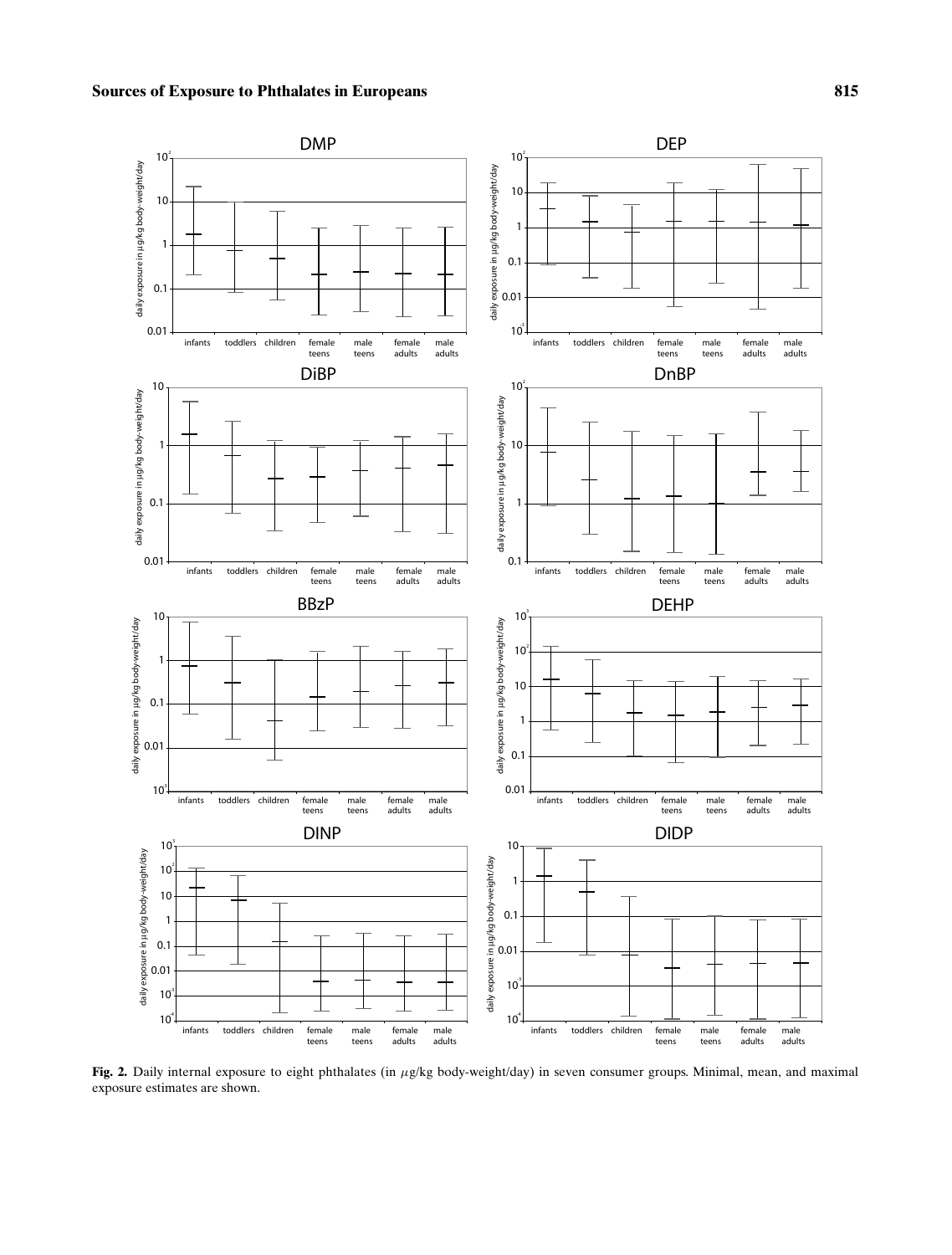the present study is that infants and toddlers experience highest daily exposures in relation to their body weight to all eight investigated phthalates, including those known as reproductive toxicants in mammals. This is valid for the mean daily exposure as well as for the maximal exposure (except for DEP and DnBP). Infants and toddlers have a mean daily exposure to DINP and DIDP that is higher than the maximum exposure to these phthalates in all other consumer groups investigated. Their maximum exposure to DEHP and DINP is higher than 100  $\mu$ g/kg bw/day and stems mainly from the mouthing of soft plastic toys and the ingestion of food and dust. The maximal exposure predicted with our scenarios is considerably higher than the tolerable daily intake (TDI) for DEHP and in the range of the TDI for  $DINP^{(97)}$ .

For the ranges of exposure, in contrast, no such consistent picture can be drawn. The range of exposure to DMP, DiBP, and DIDP is similar in all consumer groups. For DEP, the range of exposure is increasing from infant consumers to teenagers and adults. A decreasing range of exposure from infant consumers to adults can be observed for DnBP, BBzP, DEHP, and DINP.

The contribution of various sources to exposure to the eight phthalates is shown in Fig. 3 for different consumer groups. The sources of exposure to BBzP, DINP, and DIDP differ significantly between infant consumers and teenagers/adults. Dust is the main source of BBzP in infants and toddlers  $($  >70%); additional exposure to BBzP results from food (20%) and air (5%). Food is a major source of BBzP in children (73%) and additional exposure is due to contaminated indoor air (26%). Spray paints cause exposure to BBzP in teenagers  $(>70\%)$  and adults  $(40\%)$ ; also food is a major source of BBzP in teenagers  $(>20\%)$ and adults (60%).

More than 90% of the exposure to DINP of infants, toddlers, and children is due to the mouthing of soft plastics. Teenagers and adults are exposed to DINP mainly from dust  $($ >30%), air (around 30%), spray paints  $(20\%)$ , and gloves  $(>10\%)$ .

Exposure to DIDP of infants, toddlers, and children is caused by the mouthing of soft plastic (55– 82%). An additional source of DIDP in infants and toddlers is dust (40%). Children experience additional exposure to DIDP from the inhalation of contaminated indoor air (16%). Teenagers and adults are exposed to DIDP from food  $(55-70\%)$ , dust  $(>10\%)$ , air (9–13%), gloves (5–7%), and spray paints (5–7%).

Exposure to DMP, DEP, DiBP, DnBP, and DEHP is caused by similar sources in all consumer groups (Fig. 3). Exposure to DMP is mainly caused by indoor air (almost 100% in infants, toddlers, and children and 70–90% in teenagers and adults) and PCPs (only in teenagers and adults, 10–20%).

In the case of DEP, more than 80% of the exposure to DEP is caused by the dermal application of PCPs, mainly fragrances and aftershaves, deodorants and skin creams, or by incidental ingestion of personal care products. Contaminated air is another important source of DEP causing up to 30% of the exposure.

For DiBP, food is the major source of exposure in all consumer groups (60% in infants and toddlers, >95% in teenagers and adults). In infants and toddlers, dust (30%) and contaminated indoor air  $(>8\%)$ contribute significantly to exposure to DiBP.

All consumer groups experience exposure to DnBP from the consumption of food (40–90%). In infants, toddlers, and children, indoor air (20–40%) and dust (10%) are additional sources of DnBP. Teenagers are exposed to DnBP also from contaminated indoor air (14–22%). In teenagers and female adults, PCPs cause between 15% and 50% of the exposure.

Food is the most important source of DEHP in all consumer groups (50–98%); dust  $(>35\%)$  and toys (8–9%) are additional sources of DEHP exposure in infants and toddlers.

# **4. DISCUSSION**

Consistent patterns of exposure can be found for four of the eight phthalates investigated: indoor air causes most of exposure to DMP in all consumer groups. The application and the incidental ingestion of PCPs are the major sources of exposure to DEP in all consumer groups. Food is the dominating source of exposure to DiBP and DEHP in all consumer groups.

Concerning the remaining four phthalates, consumers can be divided into two classes with different exposure patterns and sources: infants and toddlers, on one hand, and teenagers and adults, on the other hand; children's exposure to phthalates is transitional. The differences between the two classes of consumers (infant consumers vs. teenagers, adults) and the similarities within each class are because of the age-dependent behaviors and related exposures (e.g., the mouthing of soft plastic and oral exposure, crawling on the floor and high oral exposure to dust in young consumers; the use of PCPs and exposure to DEP and DnBP in older consumers).

We can identify two classes of consumers exposed to BBzP, DINP, and DIDP because of a complete change in the sources of exposure. Various consumer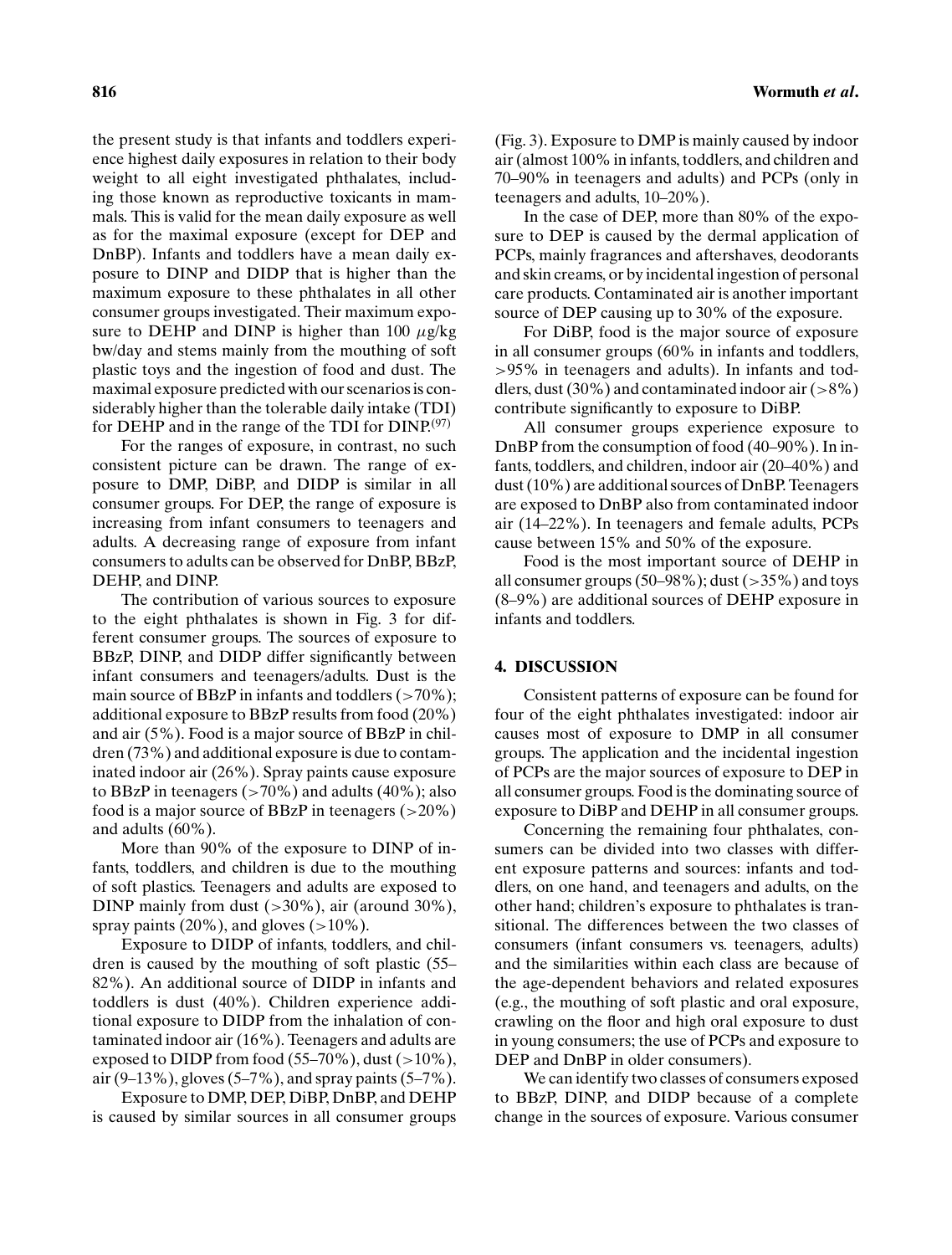

**Fig. 3.** Contributions of different sources to the mean total daily internal exposure to eight phthalates in seven age and gender groups.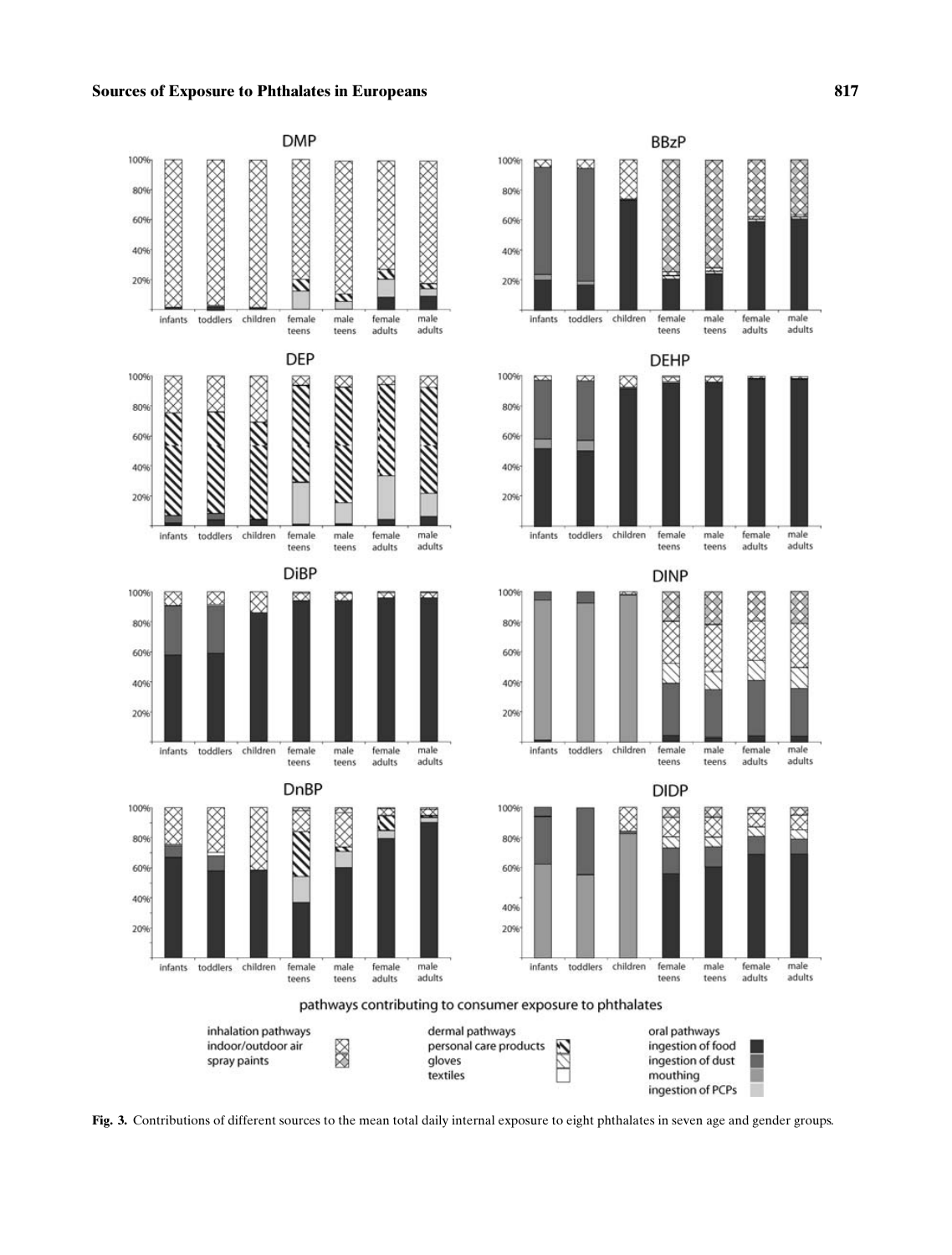products (such as toys, plastic gloves, and paints) and dust cause an important part of the exposure to these phthalates. Toys are frequently mouthed by infant consumers, leading to oral exposure to phthalates. Infants and toddlers ingest much higher amounts of dust than older consumers. The oral exposure pathway is characterized by an effective uptake of phthalates through the gastrointestinal tract. Therefore, infant consumers experience relatively higher daily exposure to BBzP, DINP, and DIDP (Fig. 2). Older consumers, in contrast, are exposed to BBzP, DINP, and DIDP from products that are rarely used (spray paints) or lead to dermal exposure (gloves) characterized by an ineffective uptake of phthalates. DINP is the most important substitute for DEHP in its applications today. It is probable that the exposure patterns of DINP and DEHP will become similar in the near future. Therefore, food might become a major source of exposure to DINP, leading to an increase in consumer exposure to this phthalate.

In contrast, we find the two classes of consumers differently exposed to DnBP because PCPs intended for the use of older consumers contain relatively high amounts of this phthalate, whereas PCPs for children are free of it. Hence, though food is the dominating source of exposure in all age groups, PCPs contribute remarkably to the exposure to DnBP of older consumers.

The uptake rates shown in Table IX demonstrate that the oral and inhalation pathways cause much more efficient uptake of phthalates into the human body than the dermal pathways. This observation leads to the question of how consumer exposure to phthalates can efficiently be reduced.

For all eight phthalates, exposure is, on one hand, due to the direct use of consumer products. An efficient strategy to reduce exposure is to avoid products containing high amounts of plasticizers such as soft plastic toys; these cause more than 90% of exposure to DINP of infants, toddlers, and children. Adult consumers might avoid highly fragranced cosmetic products such as perfumes or nail polishes, causing at least 65% of exposure to DEP in all age groups and 15– 50% of exposure to DnBP in teenagers and female adults (see Fig. 3).

On the other hand, consumer exposure is indirectly connected to the use of plasticized products in households, which contaminate the residences. Exposure can be reduced by using building materials, commodities, and consumer products that contain lower amounts of phthalates. However, consumers only have the possibility to choose phthalate-free alternatives if the products are labeled in a clear and comprehensible manner.

In the case of DiBP, DnBP, BBzP, and DEHP, food is a major source of phthalates in humans. Here, it is more difficult to reduce consumer exposure. On one hand, phthalates in food have a diffuse environmental origin, which is caused by emissions from a variety of sources at all stages of the life cycle of phthalates (production, use, and disposal). On the other hand, phthalates migrate from the processing equipment (e.g., gloves, tubes, and pots) or the packaging (including imprints and adhesives) into the food. In this case, the food industry plays a major part in reducing consumer exposure to phthalates

## **4.1. Variability in the Exposure Estimates**

The variability in the daily exposure to phthalates is considerable (Fig. 2). This is due to a complicated interplay between uncertainty and natural variability in the input parameters and the importance of different sources contributing to the total daily exposure.

Many input parameters are insufficiently known, especially concentration parameters, which depend on uncertain and variable conditions such as degradation or ventilation, leaching, or emission rates; or are confidential, such as phthalate contents in consumer products. Also, parameters describing the use of consumer products, such as frequencies of use or amounts used per application, are rarely available. Highly variable contact parameters such as consumers' physiology (body sizes and body weights, inhalation rates, uptake, and metabolism rates) and consumers' behavior show natural variability and, to a lesser extent, uncertainty.

The range of the total daily exposure is generally determined by the uncertainty and variability of the parameters that characterize the dominating exposure pathways (Fig. 3). In most cases, the same pathways are relevant under the assumptions of minimal, mean, or maximal input parameters.

The ratios of maximal to minimal exposure to phthalates are around a factor of 100 for most phthalates and consumer groups. Such ratios reflect the "normal" variability in contact parameters and the uncertainty in concentration parameters. However, considerably higher ratios of maximal to minimal exposures are found for DEP (for teenagers and adults) and for DINP and DIDP (for infants, toddlers, and children). Phthalate concentrations in ingested PCPs have the highest contribution to variance in DEP exposure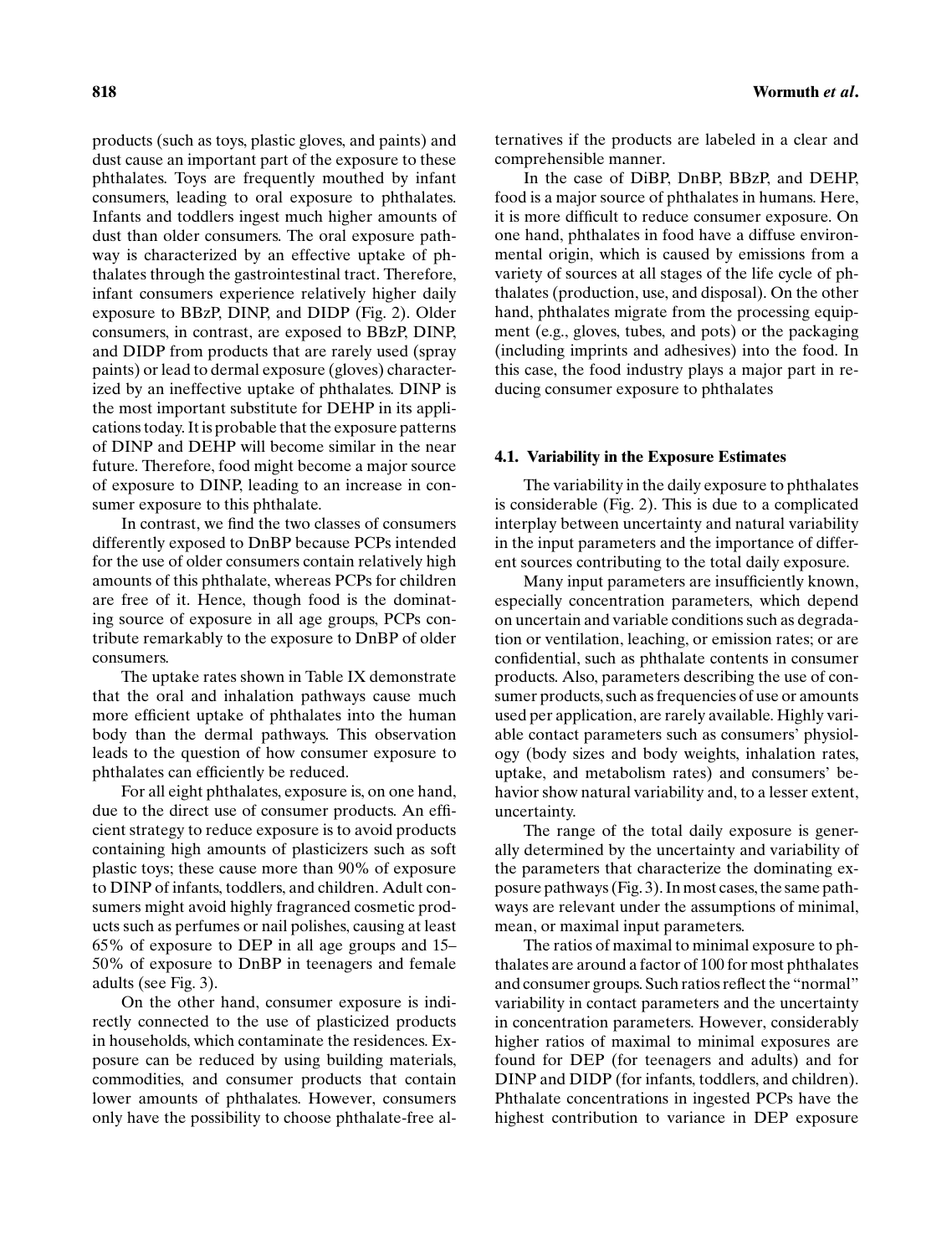(result not shown). We assumed a wide range of possible values for DEP concentrations in PCPs, because of inconsistent data from frame formulations(9) and measurements of concentrations in products.(103,104) Variance in exposure to DINP and DIDP of infants, toddlers, and children is mainly caused by highly variable duration of mouthing, rates of release of phthalates from plastics, and dust concentrations (results not shown).

Fig. 2 shows that the mean daily exposure to phthalates generally is relatively low with regard to the maximum exposure. Several of the contactrelated parameters driving exposure, such as amounts of products used per application or amounts of consumed edibles, are log-normally distributed. The skewed distribution of input parameter values leads to skewed distributions of exposure estimates with mean values closer to the minimum exposure values in Fig. 2.

## **4.2. Model Evaluation**

The exposure estimates presented here are compared to those of other studies to put them into perspective. First, exposure estimates are available from modeling studies and from EU risk assessment reports. Second, daily consumer exposure to phthalates can be deduced from measured concentrations of phthalate metabolites in human urine.(5–7)

Exposure estimates obtained from modeling studies vary considerably. Müller *et al*.<sup>(59)</sup> take into account several situations of product use leading to exposure to phthalates but consider only the external daily exposure. Their estimates are considerably higher than our estimates for daily internal exposure to phthalates.

The EU risk assessments of five phthalates assume worst-case conditions in the scenarios representing typical exposure situations.<sup>(61–65)</sup> Hence, the exposure estimates obtained from the scenarios are high in comparison with our estimates. We use realistic assumptions even for maximum parameter values. For example, we limit the fractions of products containing phthalates to values below 1.

The three studies available from Canada<sup>(71-73)</sup> neglected several routes, such as PCPs, soft plastic toys, and other consumer products, causing exposure to phthalates. Moreover, the study of Clark *et al.*<sup>(73)</sup> only provides external exposures. In contrast to our study, all three Canadian studies found that food was the most important source of phthalates in humans and that infants experience lower daily exposure to phthalates than other consumer groups.

In Table X, we compare our exposure estimates to exposure values deduced from measurements of urinary phthalate metabolite concentrations in the German population. Our estimates for adults are in good agreement with the measurement-based estimates for DEP, DnBP, BBzP, and DEHP.<sup>(5-7)</sup> Note that especially the maximum values (95th percentile values) derived from measurements and obtained with our approach are consistent, which shows that the assumptions made in the scenarios used to calculate exposure are reasonable.

**Table X.** Exposure (in μg/kg bw/day) Calculated from Urinary Concentrations of Phthalate Metabolites in Samples Taken from the German Population (5–7) (left) and Results from the Present Modeling Study (right) in Comparison

|             |      |            | <b>Measured Data</b> |      |         | <b>Calculated Exposure Estimates</b> |          |
|-------------|------|------------|----------------------|------|---------|--------------------------------------|----------|
| Phthalate   | min  | <b>P50</b> | P95                  | max  | min, P5 | <b>P50</b>                           | max, P95 |
|             |      |            | Children             |      |         | Children, our study                  |          |
| DnBP        | 2.9  | 7.4        |                      | 23.7 | 0.15    | 1.21                                 | 16.9     |
| <b>BBzP</b> | 0.2  | 1.8        |                      | 9.2  | 0.005   | 0.04                                 | 1.08     |
| <b>DEHP</b> | 1.14 | 4.2        | 8.4                  | 48.4 | 0.1     | 1.78                                 | 15.8     |
|             |      |            | Female adults        |      |         | Female adults, our study             |          |
| DEP         | 0.7  | 3.9        | 32.6                 | 96.9 | 0.005   | 1.43                                 | 64.9     |
| DnBP        | 3    | 8.4        | 24.4                 | 28.0 | 1.48    | 3.53                                 | 38.6     |
| <b>BBzP</b> | 0.2  | 0.9        | 4.0                  | 6.8  | 0.03    | 0.27                                 | 1.65     |
| <b>DEHP</b> | 0.03 | 2.6        | 12.0                 | 43.2 | 0.2     | 2.54                                 | 14.7     |
|             |      |            | Male adults          |      |         | Male adults, our study               |          |
| DEP         | 0.3  | 1.4        | 28.1                 | 30.0 | 0.02    | 1.15                                 | 50.9     |
| DnBP        | 2.1  | 5.1        | 17.4                 | 26.2 | 1.6     | 3.61                                 | 18.6     |
| <b>BBzP</b> | 0.2  | 0.7        | 3.0                  | 4.5  | 0.03    | 0.31                                 | 1.9      |
| <b>DEHP</b> | 0.03 | 2.3        | 10.3                 | 37.0 | 0.24    | 2.85                                 | 16.3     |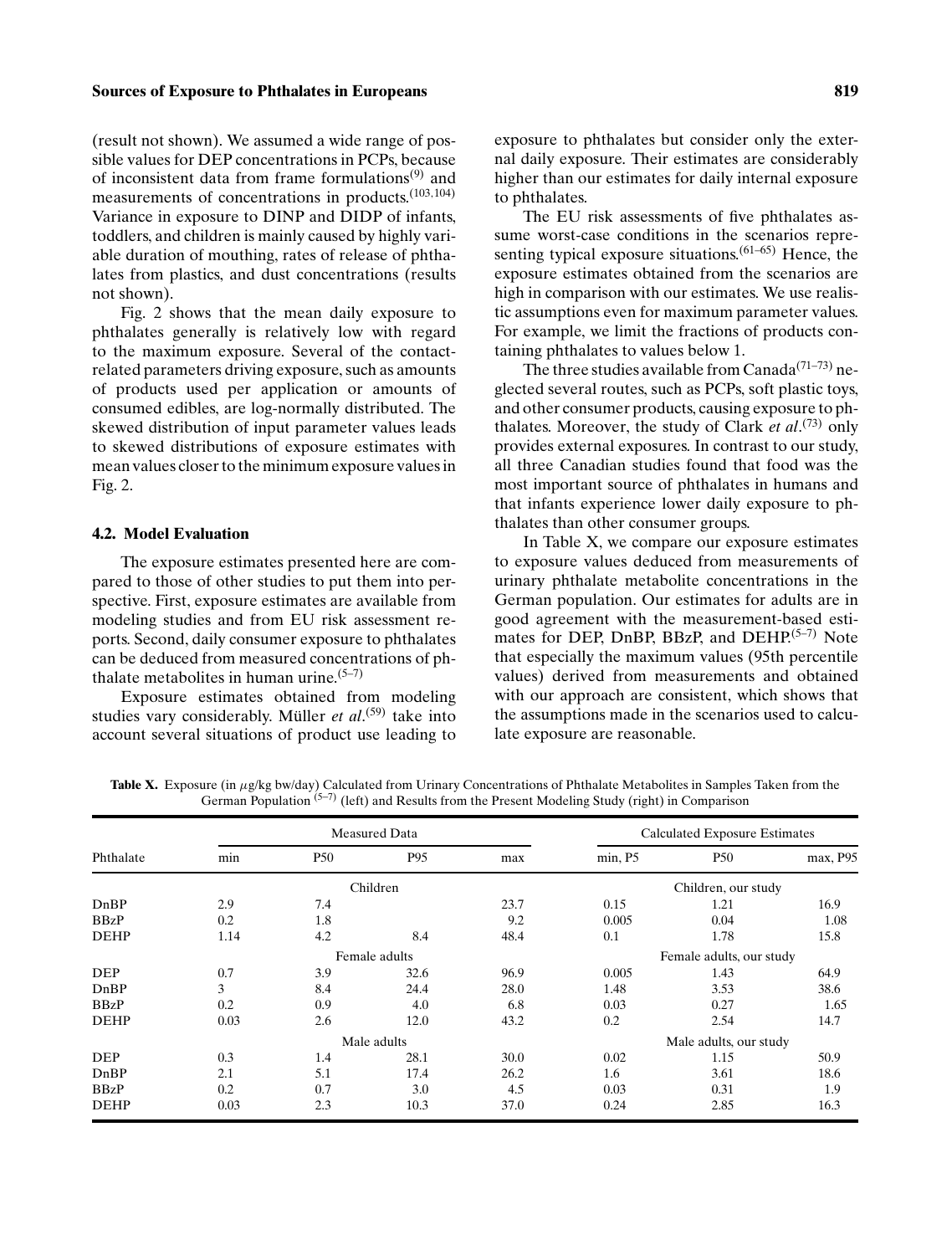The present study slightly underestimates the exposure to phthalates of children. The underestimation can be due to data that reflect children's behavior inappropriately. In this case, more high-quality exposure-relevant data is desirable. Also, additional sources can contribute to the consumer exposure to phthalates that are not included in the present study. A recent investigation has shown that drugs can contain high amounts of DnBP and DEHP, which leads to oral exposure.<sup>(121)</sup>

#### **5. CONCLUSIONS**

The SceBRA method has proven suitable for developing a comprehensive and sufficiently detailed picture of the exposure to eight phthalates of European consumers. In the present study, especially infants and toddlers experience high daily exposures to phthalates. This finding may be critical as the most important phthalates are known to affect human reproduction and sexual development. In many cases, exposure can be attributed directly or indirectly to the use of consumer products containing phthalates or releasing phthalates into residences. The direct impact of soft plastic products on the exposure is evident in the case of infants' and toddlers' exposure to DINP. Consumer exposure to DEP is caused by the use of PCPs in all age groups. A strategy to reduce consumer exposure to phthalates is to restrict their use in childcare articles and PCPs. This strategy is applied in the European Union today. Additionally, a clear declaration of the ingredients of these products would enable consumers to choose phthalate-free alternatives.

Many plasticized consumer products, commodities, and building materials in households lead to a contamination of indoor air and dust. Low molecular weight phthalates such as DMP, DEP, and DnBP, which are used in PCPs and/or building materials such as sealing, are found in the indoor air at high concentrations. High molecular weight phthalates such as DEHP or DINP, which are used in floor and wall coverings or in upholsteries, can be found in house dust in high concentrations. Consumer exposure to these phthalates might be reduced by avoiding building materials and commodities containing large amounts of phthalates.

Food is a main source of DiBP, DnBP, and DEHP in consumers. In this case, consumers have very few possibilities to effectively reduce their exposure. However, the food industry can contribute to the reduction in consumer exposure by avoiding the use of phthalates in food packages (including adhesives, imprints) and in food processing equipment.

# **ACKNOWLEDGMENTS**

Financial support of this study by the Swiss Federal Office of Public Health is gratefully acknowledged. We thank Y. Tsumura and J. Vikelsøe for provided data and H. Koch and M. MacLeod for helpful discussions.

#### **REFERENCES**

- 1. Barr, D. B., Silva, M. J., Kato, K., Reidy, J. A., Malek, N. A., Hurtz, D., Sadowski, M., Needham, L. L., & Calafat, A. M. (2003). Assessing human exposure to phthalates using monoesters and their oxidized metabolites as biomarkers. *Environmental Health Perspectives*, *111*(9), 1148–1151.
- 2. Becker, K., Seiwert, M., Angerer, J., Heger, W., Koch, H. M., Nagorka, R., Rosskamp, E., Schluter, C., Seifert, B., & Ullrich, D. (2004). DEHP metabolites in urine of children and DEHP in house dust. *International Journal of Hygiene and Environmental Health*, *207*(5), 409–417.
- 3. Blount, B. C., Silva, M. J., Caudill, S. P., Needham, L. L., Pirkle, J. L., Sampson, E. J., Lucier, G. W., Jackson, R. J., & Brock, J. W. (2000). Levels of seven urinary phthalate metabolites in a human reference population. *Environmental Health Perspectives*, *108*(10), 979–982.
- 4. Kato, K., Silva, M. J., Reidy, J. A., Hurtz, D., Malek, N. A., Needham, L. L., Nakazawa, H., Barr, D. B., & Calafat, A. M. (2004). Mono-(2-ethyl-5-hydroxyhexyl) phthalate and mono-(2-ethyl-5-oxohexyl) phthalate as biomarkers for human exposure assessment to di-(2-ethylhexyl) phthalate. *Environmental Health Perspectives*, *112*(3), 327–330.
- 5. Koch, H. M., Drexler, H., & Angerer, J. (2003). An estimation of the daily intake of di(2-ethylhexyl)phthalate (DEHP) and other phthalates in the general population. *International Journal of Hygiene and Environmental Health*, *206*, 77–83.
- 6. Koch, H. M., Drexler, H., & Angerer, J. (2004). Internal exposure of nursery school children and their parents and teachers to di(2-ethylhexyl) phthalate (DEHP). *International Journal of Hygiene and Environmental Health*, *207*(1), 15–22.
- 7. Koch, H. M., Preuss, R., Drexler, H., & Angerer, J. (2005). Exposure of nursery school children and their parents and teachers to di-n-butyl phthalate and butylbenzyl phthalate. *International Archives of Occupational and Environmental Health*, *78*(3), 223–229.
- 8. Silva, M. J., Barr, D. B., Reidy, J. A., Malek, N. A., Hodge, C. C., Caudill, S. P., Brock, J. W., Needham, L. L., & Calafat, A. M. (2004). Urinary levels of seven phthalate metabolites in the U.S. population from the National Health and Nutrition Examination Survey (NHANES) 1999–2000. *Environmental Health Perspectives*, *112*(3), 331–338.
- 9. CIR (Cosmetic Ingredient Review). (2003). *Based on CTFA 2001 a, b, c. Cosmetic, Toiletry, and Fragrance Administration*. Available at http://www.cir-safety.org/ staff files/phthalates summary.pdf.
- 10. Peters, R. J. B. (2003). *Hazardous Chemicals in Consumer Products*. Apeldorn, the Netherlands: TNO Nederlands, Organisation for Applied Scientific Research.
- 11. Pors, J., & Fuhlendorff, R. (2001). *Phthalates and Organic Tin Compounds in PVC Products*. Copenhagen: Miljö-Kemi for Danish Environmental Protection Agency.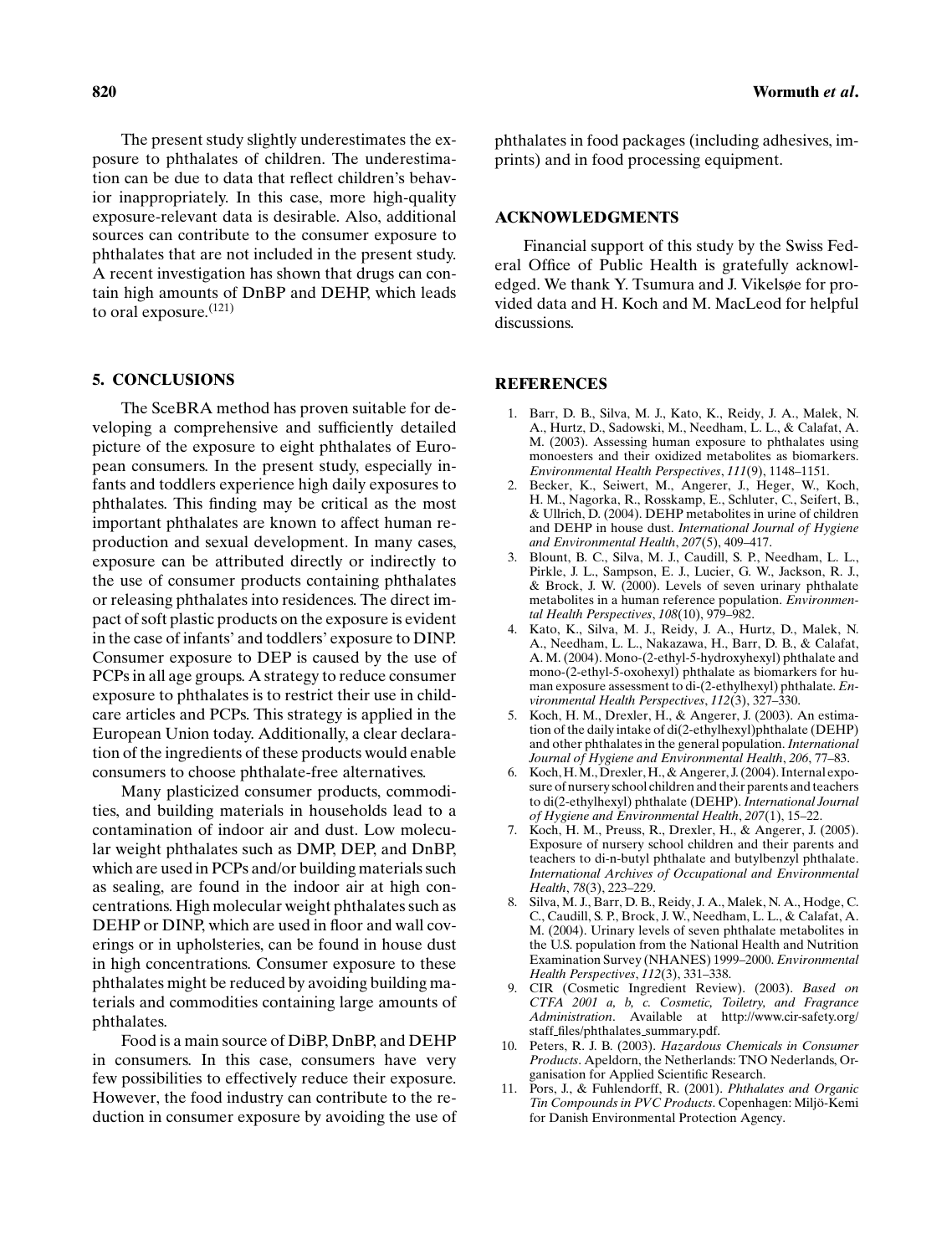- 12. Afshari, A., Gunnarsen, L., Clausen, P. A., & Hansen, V. (2004). Emission of phthalates from PVC and other material. *Indoor Air*, *14*(2), 120–128.
- 13. Fujii, M., Shinohara, N., Lim, A., Otake, T., Kumagai, K., & Yanagisawa, Y. (2003). A study on emission of phthalate esters from plastic materials using a passive flux sampler. *Atmospheric Environment*, *37*, 5495–5504.
- 14. Rudel, R. A., Camann, D. E., Spengler, J. D., Korn, L. R., & Brody, J. G. (2003). Phthalates, alkylphenols, pesticides, polybrominated diphenyl ethers, and other endocrine-disrupting compounds in indoor air and dust. *Environmental Science and Technology*, *37*(20), 4543–4553.
- 15. Fromme, H., Lahrz, T., Piloty, M., Gebhart, H., Oddoy, A., & Rüden, H. (2004). Occurrence of phthalates and musk fragrances in indoor air and dust from apartments and kindergartens in Berlin (Germany). *Indoor Air*, *14*(3), 188–195.
- 16. Mattulat, A. (2002). Konzentration von mittel- und schwerflüchtigen organischen Verbindungen in Staub aus Innenräumen-Belastungssituation im Jahr 2001. VDI-*Berichte* Nr. 1656.
- 17. UBA (Umweltbundesamt). (2002). *Biozide und andere Schadstoffe im Hausstaub*. *Ergebnisse des Umwelt-Survey 1998*. Berlin: Federal Environmental Protection Agency, Germany. Available at http://www.umweltbundesamt. de/survey/us98/biozide.htm.
- 18. Kuchen, A., Müller, F., Farine, M., Zimmermann, H., Blaser, O., & Wüthrich, C. (1999). Die mittlere tägliche Aufnahme von Pestiziden und anderen Fremdstoffen über die Nahrung in der Schweiz. *Mitteilungen aus Lebensmitteluntersuchungen und Hygiene*, *90*, 78–107.
- 19. MAFF. (1996). Phthalates in food. *Food Surveillance Information Sheet*, Number 82. London: Ministry of Agriculture, Fishery and Forestry.
- 20. Pfannhauser, W., Leitner, E., & Siegl, H. (1995). Phthalate in Lebensmitteln. *Forschungsbericht*. Wien: Bundesministerium für Gesundheit und Konsumentenschutz, Sektion III (in German).
- 21. Tsumura, Y., Ishimitsu, S., Kaihara, A., Yoshii, K., & Tonogai, Y. (2002). Phthalates, adipates, citrate and some of the other plasticizers detected in Japanese retail foods: A survey. *Journal of Health Sciences*, *48*(6), 493–502.
- 22. Yano, K., Hirosawa, N., Sakamoto, Y., Katayama, H., Moriguchi, T., Joung, K. E., Sheen, Y. Y., & Asoka, K. (2002). Phthalate levels in beverages in Japan and Korea. *Bulletin of Environmental Contamination and Toxicology*, *68*, 463–469.
- 23. Gruber, L., Wolz, G., & Piringer, O. (1998). Analysis of phthalates in baby food. *Deutsche Lebensmittel-Rundschau*, *94*, 177–179.
- 24. MAFF. (1998). Phthalates in infant formulae. *Food Surveillance Information Sheet*, Number 168. London: Ministry of Agriculture, Fishery and Forestry.
- 25. Mortensen, G. K., Main, K. M., Andersson, A. M., Leffers, H., & Skakkebaek, N. E. (2005). Determination of phthalate monoesters in human milk, consumer milk, and infant formula by tandem mass spectrometry (LC-MS-MS). *Analytical and Bioanalytical Chemistry*, *382*(4), 1084–1092.
- 26. Petersen, J. H., & Breindahl, T. (2000). Plasticizers in total diet samples, baby food and infant formulae. *Food Additives and Contaminants*, *17*(2), 133–141.
- 27. Pfordt, J., & Bruns-Weller, E. (1999). *Die Phthalsaureester ¨ als ein Gruppe von Umweltchemikalien mit endokrinem* Potential. Hannover: Niedersächsisches Ministerium für Ernährung, Landwirtschaft und Forsten, Germany (in German).
- 28. Pfordt, J. (2004). Di(2-ethylhexyl)phthalat (DEHP) in einigen Lebensmitteln mit Kunststoffverpackungen und in Frauenmilch. *Deutsche Lebensmittel-Rundschau*, *100*(11), 431–436 (in German).
- 29. Yano, K., Hirosawa, N., Sakamoto, Y., Katayama, H., Moriguchi, T., & Asaoka, K. (2005). Phthalate levels in baby milk powders sold in several countries. *Bulletin of Environmental Contamination and Toxicology*, *74*(2), 373–379.
- 30. Ma, L. L., Chu, S. G., & Xu, X. B. (2003). Phthalate residues in greenhouse soil from Beijing suburbs, People's Republic of China. *Bulletin of Environmental Contamination and Toxicology*, *71*, 394–399.
- 31. Mackintosh, C. E., Maldonado, J., Hongwu, J., Hoover, N., Chong, A., Ikonomou, M. G., & Gobas, F. A. P. C. (2004). Distribution of phthalate esters in a marine aquatic food web: Comparison to polychlorinated biphenyls. *Environmental Science and Technology*, *38*(7), 2011–2020.
- 32. Sheldon, L., Whitaker, D., Keever, J., Clayton, A., & Perritt, R. (1993). Phthalates and PAHs in indoor and outdoor air in a southern California community. *Proceedings of Indoor Air '93*, vol. *3*.
- 33. Thurén, A., & Larsson, P. (1990). Phthalate esters in the Swedish atmosphere. *Environmental Science and Technology*, *24*(4), 554–559.
- 34. Vikelsøe, J., Thomsen, M., & Carlsen, L. (2002). Phthalates and nonylphenols in profiles of differently dressed soils. *Science of the Total Environment*, *296*, 105–116.
- 35. Wang, X. K., Guo, W. L., Meng, P. R., & Gan, J. A. (2002). Analysis of phthalate esters in air, soil and plants in plastic film greenhouse. *Chinese Chemical Letters*, *13*(6), 557–560.
- ECPI (European Council for Plasticizers and Intermediates). (2004). Personal communication between D.F. Cadogan, Director of ECPI secretariat Brussels, and H.M. Koch, researcher at the University of Nuremberg-Erlangen, March 2004.
- 37. Foster, P. M. D., Cattley, R. C., & Mylchreest, E. (2000). Effects of di-n-butyl phthalate (DBP) on male reproductive development in the rat: Implications for human risk assessment. *Food and Chemical Toxicology*, *38*, S97–S99.
- 38. Gray, L. E., Jr., Ostby, J., Furr, J., Price, M., Veeramachaneni, D. N. R., & Parks, L. (2000). Perinatal exposure to the phthalates DEHP, BBP, and DINP, but not DEP, DMP, or DOTP, alters sexual differentiation of the male rat. *Toxicological Sciences*, *58*, 350–365.
- Lee, K. Y., Shibutani, M., Takagi, H., Kato, K., Takigami, S., Unemaya, C., & Hirose, M. (2004). Diverse developmental toxicity of di-n-butyl phthalate in both sexes of rat offspring after maternal exposure during the period from late gestation through lactation. *Toxicology*, *203*(1–3), 221–238.
- 40. Mylchreest, E., Sar, M., Cattley, R. C., & Foster, P. M. D. (1999). Disruption of androgen-regulated male reproductive development by di(n-butyl) phthalate during late gestation in rats is different from flutamide. *Toxicology and Applied Pharmacology*, *156*, 81–95.
- 41. Parks, L. G., Ostby, J. S., Lambright, C. R., Abbott, B. D., Klinefelter, G. R., Barlow, N. J., & Gray, L. E., Jr. (2000). The plasticizer diethylhexyl phthalate induces malformations by decreasing fetal testosterone synthesis during sexual differentiation in the male rat. *Toxicological Sciences*, *58*, 339–349.
- 42. Latini, G., DeFelice, C., Presta, G., DelVecchio, A., Paris, I., Ruggieri, F., & Mazzeo, P. (2003). In utero exposure to di- (2-ethylhexyl)phthalate and duration of human pregnancy. *Environmental Health Perspectives*, *111*(14), 1783–1785.
- 43. Akingbemi, B. T., Ge, R., Klinefelter, G. R., Zirkin, B. R., & Hardy, M. P. (2004). Phthalate-induced Leydig cell hyperplasia is associated with multiple endocrine disturbances. *Proceedings of the National Academy of Sciences*, *101*(3), 775–780.
- 44. Boekelheide, K. (2004). Cracking the nut. *Toxicological Sciences*, *81*(1), 1–2.
- 45. Sharpe, R. M., & Irvine, D. S. (2004). How strong is the evidence of a link between environmental chemicals and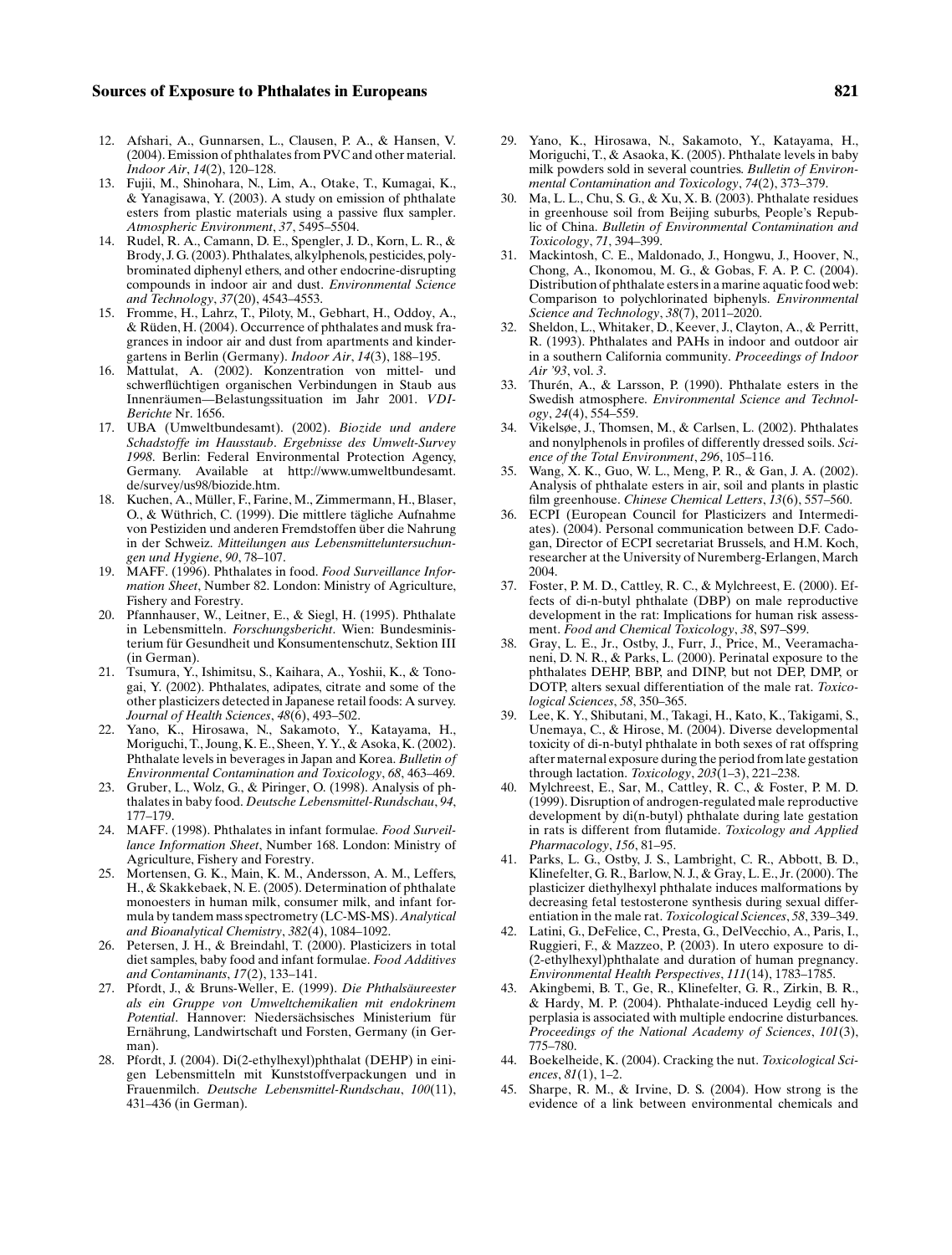adverse effects on human reproductive health? *British Medical Journal*, *328*(7437), 447–451.

- 46. Sharpe, R. M. (2005). Phthalate exposure during pregnancy and lower anogenital index in boys: Wider implications for the general population? *Environmental Health Perspectives*, *113*(8), A504–A505.
- 47. Duty, S. M., Singh, N. P., Silva, M. J., Barr, D. B., Brock, J. W., Ryan, L., Herrick, R. F., Christiani, D. C., & Hauser, R. (2003). The relationship between environmental exposure to phthalates and DNA damage in human sperm using the Neutral Comet Assay. *Environmental Health Perspectives*, *111*(9), 1164–1169.
- 48. Duty, S. M., Calafat, A. M., Silva, M. J., Ryan, L., & Hauser, R. (2005). Phthalate exposure and reproductive hormones in adult men. *Human Reproduction*, *20*(3), 604–610.
- 49. Swan, S. H., Main, K. M., Liu, F., Stewart, S. L., Kruse, R. L., Calafat, A. M., Mao, C. S., Redmon, J. B., Ternand, C. L., Sullivan, S., Teague, J. L., & the Study for Future Families Research Team. (2005). Decrease in anogenital distance among male infants with prenatal phthalate exposure. *Environmental Health Perspectives*, *113*(8), 1056–1061.
- 50. Bornehag, C.-G., Sundell, J., Weschler, C. J., Sigsgaard, T., Lundgren, B., Hasselgren, M., & Hägerhed-Engman, L. (2004). The association between astma and allergic symptoms in children and phthalates in house dust: A nested casecontrol study. *Environmental Health Perspectives*, *112*(14), 1393–1397.
- 51. Anderson, W. A. C., Castle, L., Scotter, M. J., Massey, R. C., & Springall, C. (2001). A biomarker approach to measuring human dietary exposure to certain phthalate diesters. *Food Additives and Contaminants*, *18*(12), 1068–1074.
- 52. Schmid, P., & Schlatter, C. (1985). Excretion and metabolism of di(2-ethylhexyl)-phthalate in man. *Xenobiotica*, *15*(3), 251–256.
- 53. Koch, H. M., Bolt, H. M., & Angerer, J. (2004). Di(2– ethylhexyl)phthalate (DEHP) metabolites in human urine and serum after a single oral dose of deuterium-labelled DEHP. *Archives of Toxicology*, *78*, 123–130.
- 54. Koch, H. M., Bolt, H. M., Preuss, R., & Angerer, J. (2005). New metabolites of di(2-ethylhexyl)phthalate (DEHP) in human urine and serum after single oral doses of deuteriumlabelled DEHP. *Archives of Toxicology*, *79*(7), 367–376.
- 55. Koch, H. M., Drexler, H., & Angerer, J. (2004). NTP center for the evaluation of risks to human reproduction reports on phthalates: Addressing the data gaps. *Reproductive Toxicology*, *18*(6), 759–760; author reply 761–764.
- 56. Scheringer, M., Vögl, T., vonGrote, J., Capaul, B., Schubert, R., & Hungerbühler, K. (2001). Scenario-based risk assessment of multi-use chemicals: Application to solvents. *Risk Analysis*, *21*(3), 481–498.
- 57. Von Grote, J., Hürlimann, C., Scheringer, M., & Hungerbühler, K. (2003). Reduction of occupational exposure to perchloroethylene and trichloroethylene in metal degreasing over the last 30 years: Influence of technology innovations and legislation. *Journal of Exposure Analysis and Environmental Epidemiology*, *13*, 325–340.
- Wormuth, M., Scheringer, M., & Hungerbühler, K. (2005). Linking the use of scented consumer products to consumer exposure to polycyclic musk fragrances. *Journal of Industrial Ecology*, *9*(1–2), 237–258.
- 59. Müller, A. K., Nielsen, E., & Ladefoget, O. (2003). Human exposure to selected phthalates in Denmark. *Fødevare Rapport* 2003: 15. Søborg: Institute of Food Safety and Nutrition, Denmark.
- 60. Vermeire, T. G., Jager, D. T., Bussian, B., Devillers, J., den Haan, K., Hansen, B., Lundberg, I., Niessen, H., Robertson, S., Tyle, H., & van der Zandt, P. T. J. (1997). European Union System for the Evaluation of Substances (EUSES). Principles and structure. *Chemosphere*, *34*(8), 1823–1836.
- 61. COM (European Commission). (2001). Solna, Sweden: National Chemicals Inspectorate.
- 62. COM (European Commission). (2003). *Existing Substances, 1st Priority List*, Vol. 29. Ispra: European Chemicals Bureau.
- 63. COM (European Commission). (2003). *Existing Substances, 2nd Priority List*, Vol. 35. Ispra: European Chemicals Bureau.
- 64. COM (European Commission). (2003). *Existing Substances, 2nd Priority List*, Vol. 36. Ispra: European Chemicals Bureau.
- 65. COM (European Commission). (2004). Oslo: Norwegian Pollution Control Authority.
- 66. Kavlock, R., Boekelheide, K., Chapin, R., Cunningham, M., Faustman, E., Foster, P., Golub, M., Henderson, R., Hinberg, I., Little, R., Seed, J., Shea, K., Tabacova, S., Tyl, R., Williams, P., & Zacharewski, T. (2002). NTP Center for the Evaluation of Risks to Human Reproduction: Phthalates expert panel report on the reproductive and developmental toxicity of diisononyl phthalate. *Reproductive Toxicology*, *16*(5), 679–708.
- 67. Kavlock, R., Boekelheide, K., Chapin, R., Cunningham, M., Faustman, E., Foster, P., Golub, M., Henderson, R., Hinberg, I., Little, R., Seed, J., Shea, K., Tabacova, S., Tyl, R., Williams, P., & Zacharewski, T. (2002). NTP Center for the Evaluation of Risks to Human Reproduction: Phthalates expert panel report on the reproductive and developmental toxicity of diisodecyl phthalate. *Reproductive Toxicology*, *16*(5), 655–678.
- Kavlock, R., Boekelheide, K., Chapin, R., Cunningham, M., Faustman, E., Foster, P., Golub, M., Henderson, R., Hinberg, I., Little, R., Seed, J., Shea, K., Tabacova, S., Tyl, R., Williams, P., & Zacharewski, T. (2002). NTP Center for the Evaluation of Risks to Human Reproduction: Phthalates expert panel report on the reproductive and developmental toxicity of di(2-ethylhexyl) phthalate. *Reproductive Toxicology*, *16*(5), 529–653.
- 69. Kavlock, R., Boekelheide, K., Chapin, R., Cunningham, M., Faustman, E., Foster, P., Golub, M., Henderson, R., Hinberg, I., Little, R., Seed, J., Shea, K., Tabacova, S., Tyl, R., Williams, P., & Zacharewski, T. (2002). NTP Center for the Evaluation of Risks to Human Reproduction: Phthalates expert panel report on the reproductive and developmental toxicity of din-butyl phthalate. *Reproductive Toxicology*, *16*(5), 489–527.
- 70. Kavlock, R., Boekelheide, K., Chapin, R., Cunningham, M., Faustman, E., Foster, P., Golub, M., Henderson, R., Hinberg, I., Little, R., Seed, J., Shea, K., Tabacova, S., Tyl, R., Williams, P., & Zacharewski, T. (2002). NTP Center for the Evaluation of Risks to Human Reproduction: Phthalates expert panel report on the reproductive and developmental toxicity of butyl benzyl phthalate. *Reproductive Toxicology*, *16*(5), 453– 487.
- 71. Chan, P. K. L., & Meek, M. E. (1994). Di-n-butyl phthalate: Evaluation of risks to health from environmental exposure in Canada. *Journal of Environmental Science and Health. Part C, Environmental Carcinogenis & Ecotoxicology Reviews*, *12*(2), 257–268.
- 72. Meek, M. E., & Chan, P. K. L. (1994). Bis(2 ethylhexyl)phthalate: Evaluation of risks to health from environmental exposure in Canada. *Journal of Environmental Science and Health. Part C, Environmental Carcinogenis & Ecotoxicology Reviews*, *12*(2), 179–194.
- 73. Clark, K., Cousins, I. T., & Mackay, D. (2004). Assessment of critical exposure pathways.In C. A. Staples (Ed.), *The Handbook of Environmental Chemistry*, Vol. 3, Part Q (pp. 227–262). Berlin: Springer-Verlag.
- Andersen, L. F., Lande, B., Arsky, G. H., & Trygg, K. (2003). Validation of a semi-quantitative food frequency questionnaire used among 12-month-old Norwegian infants. *European Journal of Clinical Nutrition*, *57*(8), 881–888.
- 75. Noble, S., Emmett, P. and the ALSPAC Study Team. (2001). Food and nutrient intake in a cohort of 8-month-old infants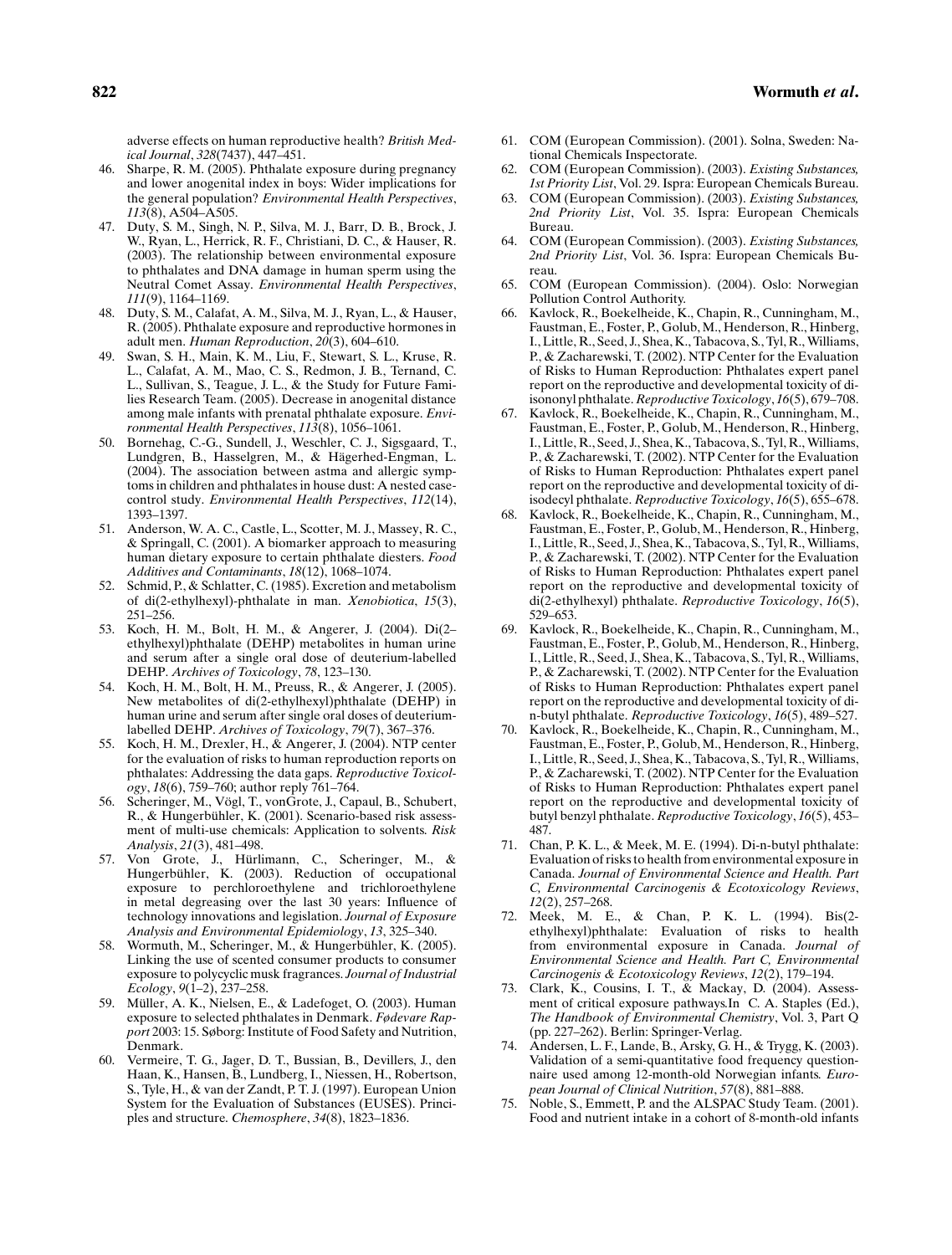in the south-west of England in 1993. *European Journal of Clinical Nutrition 55*(8), 698–707.

- 76. Voedingscentrum. (2002). Zo eten jonge peuters in Nederland 2002. *Resultaten van het Voedingsstoffen Inname Onderzoek 2002*. Eindhoven, the Netherlands: Voedingscentrum.
- 77. Alexy, U., Sichert-Hellert, W., & Kerting, M. (2002). Fifteenyear time trends in energy and macronutrient intake in German children and adolescents: Results of the DONALD study. *British Journal of Nutrition*, *87*(6), 595–604.
- 78. Alexy, U., & Kersting, M. (2003). Time trends in the consumption of dairy foods in German children and adolescents. *European Journal of Clinical Nutrition*, *57*, 1331–1337.
- 79. Emmett, P., Rogers, I., Symes, C. & ALSPAC Study Team. (2002). Food and nutrient intakes of a population sample of 3-year-old children in the south west of England in 1996. *Public Health Nutrition*, *5*(1), 55–64.
- 80. Prynne, C. J., Paul, A. A., Price, G. M., Day, K. C., Hilder, W. S., & Wadsworth, M. E. J. (1999). Food and nutrient intake of a national sample of 4-year-old children in 1950: Comparison with the 1990s. *Public Health Nutrition*, *2*(4), 537– 547.
- 81. Turrini, A., Saba, A., Perrone, D., Cialfa, E., & D'Amicis, A. (2001). Food consumption patterns in Italy: The INN-CA study 1994–1996. *European Journal of Clinical Nutrition*, *55*, 571–588.
- 82. Crawley, H. (1997). Dietary and lifestyle differences between Scottish teenagers and those living in England and Wales. *European Journal of Clinical Nutrition*, *51*, 87–91.
- 83. Leclercq, C., Piccinelli, R., Arcella, D., & Le Donne, C. (2004). Food consumption and nutrient intake in a sample of Italian secondary school students: Results from the INRAN-RM-2001 food survey.*International Journal of Food Sciences and Nutrition*, *55*(4), 265–277.
- 84. EPIC (European Prospective Investigation into Cancer and Nutrition). (2002). *Public Health Nutrition 5*(6B).
- 85. Henderson, L., Gregory, J., & Swan, G. (2002). *National Diet and Nutrition Survey*, Vol. 1. Norwich: Her Majesty's Stationery Office.
- 86. Mensink, G., Burger, M., Beitz, R., Henschel, Y., & Hintzpeter, B. (2002). *What Do We Eat Today?* Berlin: Robert Koch-Institut (in German).
- 87. Casajuana, N., & Lacorte, S. (2004). New methodology for the determination of phthalate esters, bisphenol A, bisphenol A diglycid ether, and nonylphenol in commercial whole milk samples. *Journal of Agriculture and Food Chemistry*, *52*(12), 3702–3707.
- 88. Calafat, A. M., Slakman, A. R., Silva, M. J., Herbert, A. R., & Needham, L. L. (2004). Automated solid phase extraction and quantitative analysis of human milk for 13 phthalate metabolites. *Journal of Chromatography B (Analytical Technology and Biomedical Life Sciences)*, *805*(1), 49–56.
- 89. Clausing, P., Brunekeff, B., & van Wijnen, J. H. (1987). A method for estimating soil ingestion by children. *International Archives of Occupational and Environmental Health*, *59*, 73–82.
- 90. Hawley, J. K. (1985). Assessment of health risk from exposure to contaminated soil. *Risk Analysis*, *5*(4), 289–302.
- 91. Stanek, E. J., & Calabrese, E. J. (1995). Daily estimates of soil ingestion in children. *Environmental Health Perspectives*, *103*(2), 276–285.
- 92. Wensing, M., Uhde, E., & Salthammer, T. (2005). Plastic additives in the indoor environment—Flame retardants and plasticizers. *Science of the Total Environment*, *339*(1–3), 19– 40.
- 93. Vikelsøe, J. (2004). Phthalates in soil. Personal communication of Jørgen Vikelsøe, senior research chemist, with Matthias Wormuth. 12th November 2004. Roskilde: Danish National Environmental Research Institute (NERI), Department of Atmospheric Environment.
- 94. Groot, M. E., Lekkerkerk, M. C., & Steenbekkers, L. P. A. (1998). Mouthing behaviour of young children. *Household and Consumer Studies* Report 3. Wageningen, the Netherlands: Wageningen Agricultural University.
- 95. Juberg, D. R., Alfano, K., Coughlin, R. J., & Thompson, K. M. (2001). An observational study of object mouthing behaviour by young children. *Pediatrics*, *107*(1), 135–142.
- 96. Department of Trade and Industry (DTI). (2002). *Report on Research into the Mouthing Behaviour of Children up to 5 Years Old—Executive Summary*. London: DTI.
- CSTEE (Scientific Committee on Toxicity, Ecotoxicity and the Environment). (1998). Opinion expressed at the 6th CSTEE plenary meeting, Brussles, 26 and 27 November 1998.
- 98. Fiala, F., Steiner, I., & Kubesch, K. (2000). Migration of di-(2-ethylhexyl)phthalate (DEHP) and diisononyl phthalate (DINP) from PVC articles. *Deutsche Lebensmittel-Rundschau*, *96*(2), 51–57.
- 99. Rijk, R., & Ehlert, K. (2001). Migration of phthalate plasticizers from soft PVC toys and childcare articles. *TNO Report* V3932. Zeist: Netherlands Organisation for Applied Scientific Research.
- 100. Rastogi, S. C., Vikelsøe, J., Jensen, G. H., Johansen, E., & Carlsen, L. Migration of phthalates from teethers. Research notes from *NERI* no. 64. Roskilde: Danish Ministry of Environment and Energy, National Environmental Research Institute (NERI).
- 101. COM, European Commission. (1999). *Official Journal L 315*, 09/12/1999, 46–49.
- 102. Stringer, R., Labunska, I., Santillo, D., Johnston, P., Siddorn, J., & Stephenson, A. (2000). Concentrations of phthalate esters and identification of other additives in PVC children's toys. *Environmental Science and Pollution Research*, *7*(1), 27–36.
- 103. DiGangi, J., & Norin, H. (2002). *Pretty Nasty-Phthalates in European Cosmetic Products*. Stockholm: Swedish Society for Nature Conservation, Health Care Without Harm.
- 104. Houlihan, J., Brody, C., & Schwan, B. (2002). *Not Too Pretty*. Washington: Health Care Without Harm.
- 105. Ford, R. A. The human safety of the polycyclic musks AHTN and HHCB in fragrances—A review. *Deutsche Lebensmittel-Rundschau*, *94*(8), 268–275.
- 106. Typologie der Wünsche Intermedia (TdWI). (2004). Offenburg: Hubert-Burda-Verlag. Available at http:// www.tdwi.de.
- 107. USEPA (United States Environmental Protection Agency). (1997). *Exposure Factors Handbook*.
- 108. Weegels, M. F., & van Veen, M. P. (2001). Variation of consumer contact with household products: A preliminary investigation. *Risk Analysis*, *21*(3), 499–511.
- 109. COM, European Commission. (2004b). *How Europeans* Spend Their Time. Luxembourg: Office for Official Publications of the European Communities.
- 110. ONS (Office for National Statistics). (2000). *How People Use Their Leisure Time*. *The UK 2000 Time Use Survey*.
- 111. Rodewijk, J. (2003). *Look Who's Kidding*. Wageningen, the Netherlands: Wageningen University, and Bilthoven: National Institute of Public Health and the Environment.
- 112. Adams, W. C. (1993). *Final Report*, contract no. A033- 205. Sacramento: California Air Resources Board Research. Available at ftp://ftp.arb.ca.gov/carbis/research/ apr/past/a033-205.pdf.
- 113. Long, C. M., Suh, H. H., & Koutrakis, P. (2000). Characterization of indoor particle sources using continuous mass and size monitors. *Journal of the Air and Waste Management Association*, *50*, 1236–1250.
- 114. Effting, S. E., & van Veen, M. P. (1998). Human exposure to butylbenzyl phthalate. A source-effect chain approach. *RIVM Report* no. 630040002. Bilthoven, the